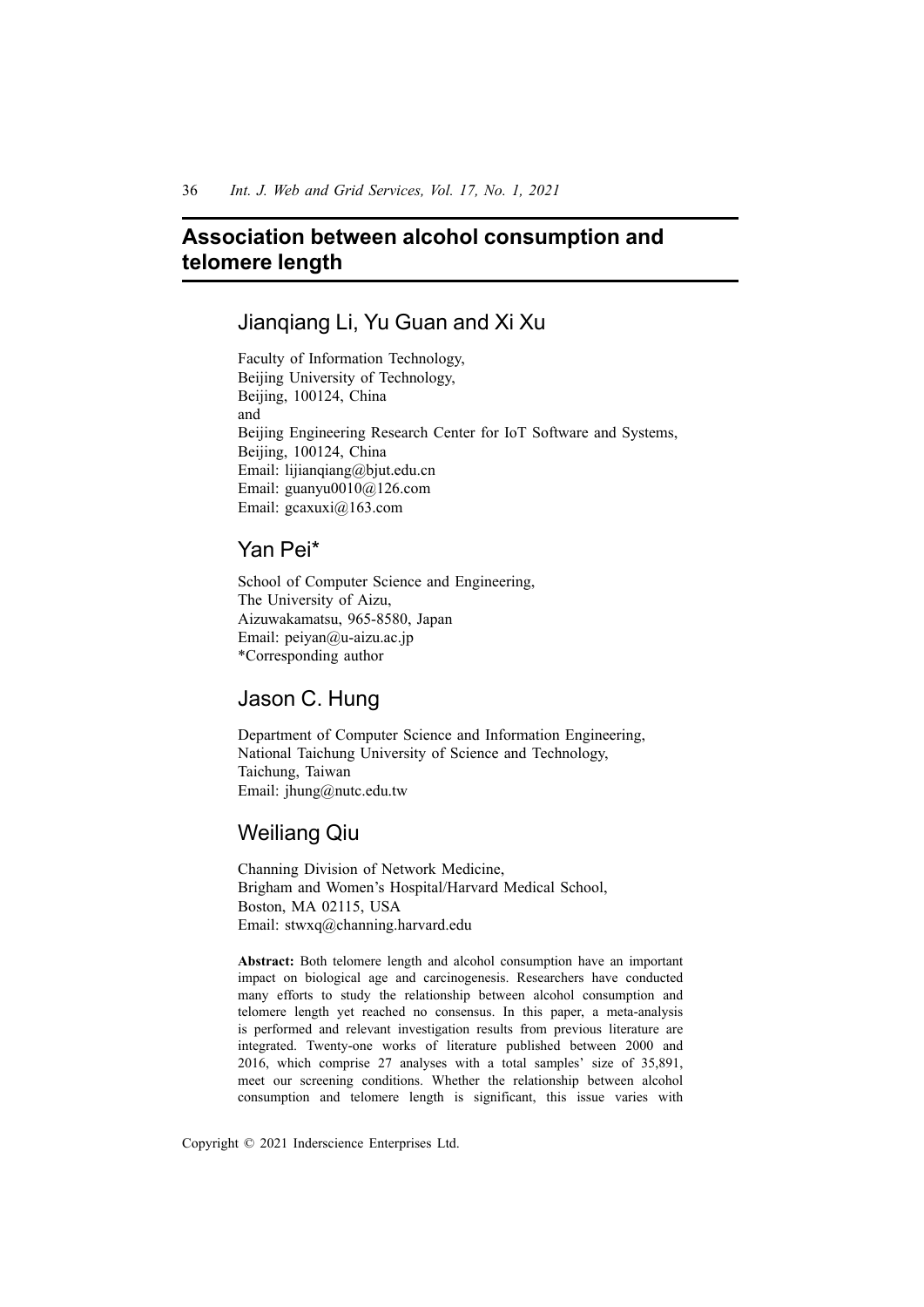study type (cohort, case-control, or cross-sectional) and study population (Europe, Asia, American, or Australia). It is deduced by combined evidence that alcohol consumption is associated with telomere length (with Fisher's combined p-value =  $3.52E-8$  and Liptak's weighted p-value =  $8.24E-3$ ). In the future, the consistent standardised quantifications of alcohol consumption and telomere length will avail further aggregation of the evidence from various studies.

**Keywords:** age; alcoholism; cancer; meta-analysis; mitotic clock; telomere length; AC-TL; chromosome; apoptotic mechanism; telomere shortening; oxidation source; behavioural exposure.

**Reference** to this paper should be made as follows: Li, J., Guan, Y., Xu, X., Pei, Y., Hung, J.C. and Qiu, W. (2021) 'Association between alcohol consumption and telomere length', *Int. J. Web and Grid Services*, Vol. 17, No. 1, pp.36–59.

**Biographical notes:** Jianqiang Li received his BS in Mechatronics from the Beijing Institute of Technology, Beijing, China, in 1996, and MS and PhD in Control Science and Engineering from the Tsinghua University, Beijing, China in 2001 and 2004, respectively. He worked as a researcher in the Digital Enterprise Research Institute, National University of Ireland, Galway in 2004–2005. He worked in NEC Labs China as a researcher between 2005–2013 and in Department of Computer Science, Stanford University, as a Visiting Scholar in 2009–2010. He joined Beijing University of Technology, Beijing, China, in 2013. His research interests are in data mining, information retrieval, semantic web and big data. He has over 40 publications including one book, 10+ journal papers, and 37 international patent applications (19 of them have been granted in China, USA or Japan). He served as a PC members in multiple international conferences and organised the IEEE workshop on medical computing.

Yu Guan received her BS in Information Security from the Beijing University of Technology in 2016. Currently, she is a PhD student at the Faculty of Information Technology, Beijing University of Technology. Her research interests are big data and data mining applied to medical area.

Xi Xu received his BS from the Anhui University of Science and Technology in 2016, and MS from the Faculty of Information Technology, Beijing University of Technology in 2019. Currenlty, he is a PhD student at the Faculty of Information Technology, Beijing University of Technology. His research interests include data mining and machine learning, especially weakly supervised learning applied in medical field.

Yan Pei received his BE and ME from the Northeastern University, Shenyang, and PhD in Engineering from the Kyushu University, Fukuoka, Japan. He was a software engineer and the software project manager of Chinese and German IT industries for several years before entering academic society. He is currently working as an Associate Professor with the University of Aizu. His research interests include evolutionary computation, machine learning, and software engineering. He serves as the Chair and an organising committee member for many international conferences sponsored by the IEEE, ACM, and other international associations. He is also serving as an editor for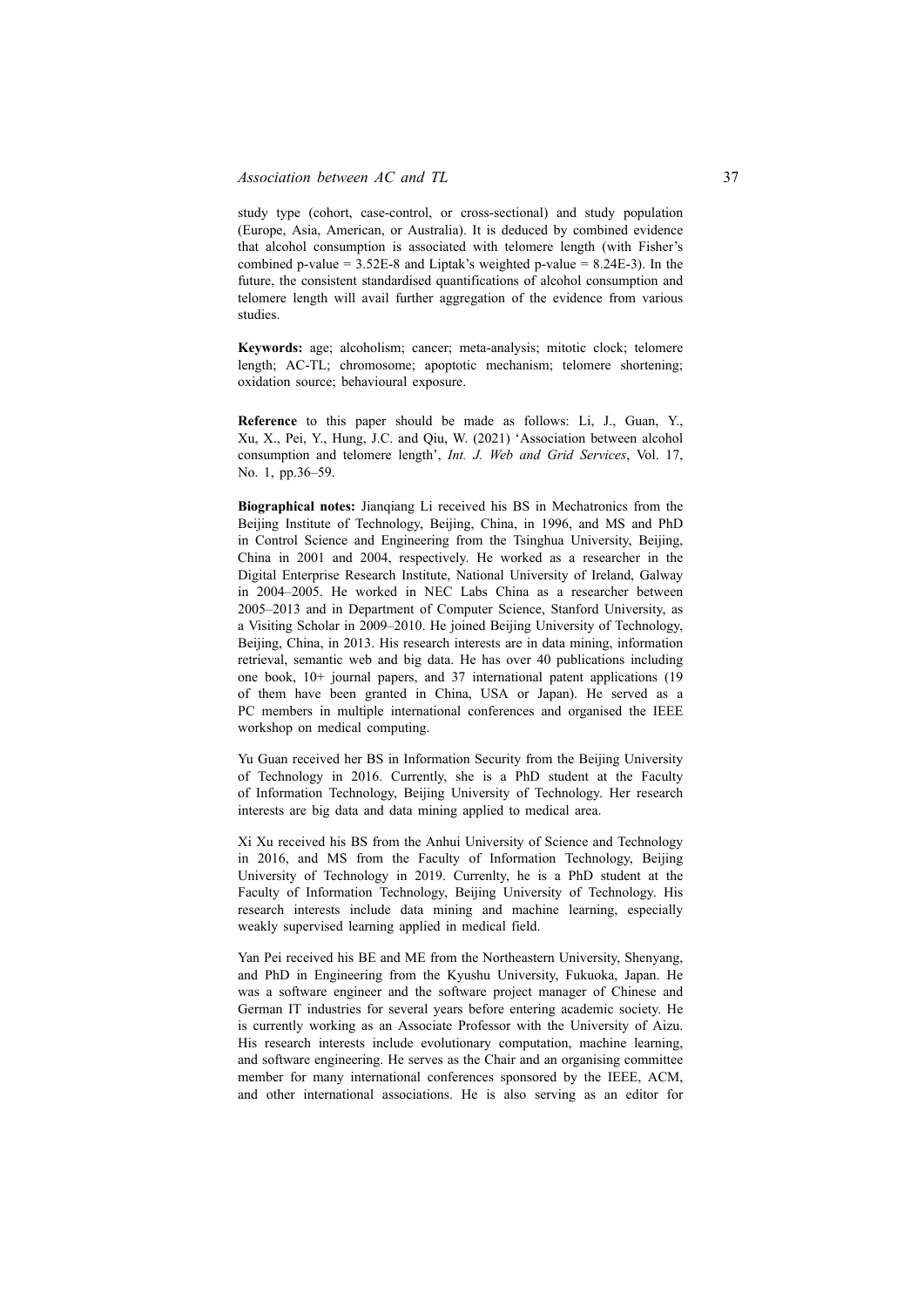#### 38 *J. Li et al.*

many international journals. He received several awards such as the Best Paper Awards from the ICGEC 2012, FC 2018, and FC 2019. He is a senior member of the IEEE SMC, IEEE CIS, and the Japanese Society for Evolutionary Computation.

Jason C. Hung is an Associate Professor of Department of Computer Science and Information Engineering at the National Taichung University of Science and Technology, Taiwan. His research interests include multimedia system, e-learning, affective computing, artificial intelligence and social computing. He received his BS and MS in Computer Science and Information Engineering from the Tamkang University, in 1996 and 1998, respectively. He also received his PhD in Computer Science and Information Engineering from the Tamkang University in 2001. He participated in many international academic activities, including the organisation of many international conferences. He is the Founder of International Conference on Frontier Computing. He served as the Vice Chair of IET Taipei LN. In 2014, he was elected as a Fellow of the Institution of Engineering and Technology (FIET). He was elected as the Vice Chair of IET Taipei LN in November 2014. From June 2015, he is the Editor-in-Chief of *International Journal of Cognitive Performance Support*.

Weiliang Qiu graduated from the University of British Columbia, Vancouver, BC, Canada and he received his Doctor of Statistics in 2004. He worked as an Assistant Professor at the Harvard Medical School and an Associate Biostatistician at the Channing Division of Network Medicine, Brigham and Women's Hospital from 2013 to 2018. His research interests include cluster analysis for genomic data analysis based on a mixture of Bayesian hierarchical models and the integration of different types of omics data with environmental information and lifestyle information for disease prevention, diagnosis, treatment, and prognosis. He has published more than 85 peer-reviewed papers.

#### **1 Introduction**

Telomeres are the particular parts that locate at the end of both tails of the chromosome, which protect the ends from deterioration or fusion with neighbouring chromosomes (Raffa and Cenci, 2015; Wong and Collins, 2003). Those tails will become shorten during cell replications with time passing (Wong and Collins, 2003). The chromosomes will obtain unstable meanwhile the apoptotic mechanism will be activated by the cells immediately and the viability will be lost as soon as the telomere length (TL) is shortened to the critical length (Hayashi et al., 2015). The TL is therefore called as the 'mitotic clock' of the cell's lifespan since it reveals the cell's history of copy as well as the potential of replication (Wong and Collins, 2003). Defects in TL are associated with certain age-related diseases, cancers, and premature ageing syndromes (Blasco, 2005). Telomere shortening is known for having a probability that leads to genomic instability during the initial stage of tumorigenesis (Londono-Vallejo, 2008).

Despite that telomere shortening is natural in ageing, it is influenced by many other elements, such as paternal age at birth, ethnicity, gender, age, telomere maintenance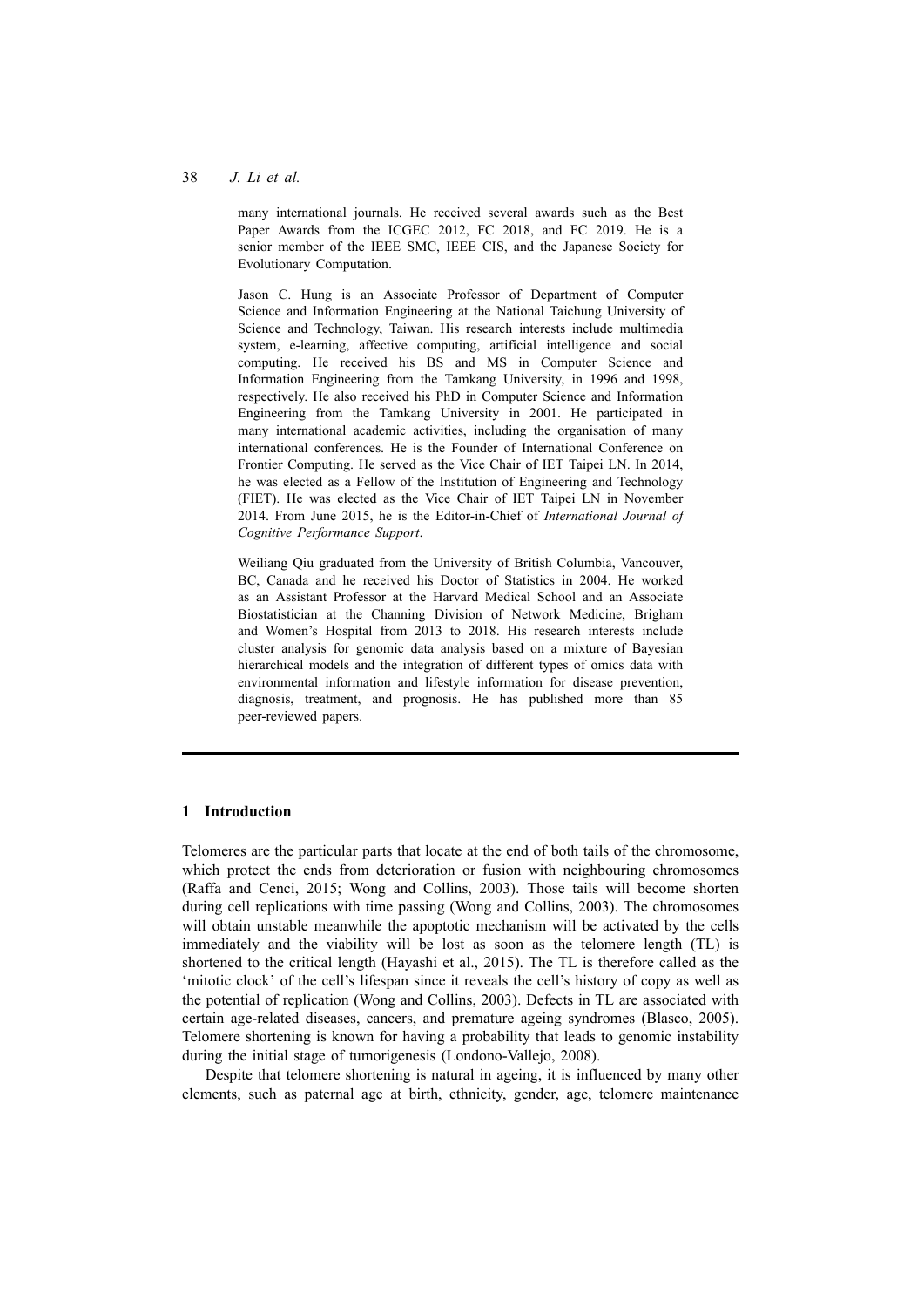genes, and genetic mutations of telomere (Zglinicki et al., 2003). Mechanisms, such as inflammation and oxidative stress, can accelerate the telomere shortening process (Zglinicki et al., 2003). The TL is impacted by environmental, psychosocial, behavioural exposures and so on (Ornish et al., 2013). Being an oxidation source and a behavioural exposure (Wu and Cederbaum, 2006), alcohol exposure, or should we say, alcohol consumption (AC), therefore brings up an interesting subject about the investigation of its effect on TL.





Notes: There were 1,217 records identified at the beginning and 21 studies were eligible after all the screenings.

Being one of the most global used recreational drugs, the International Agency for Research on Cancer (IARC) classified alcoholic drinks to be carcinogenic to humans, i.e., a group 1 carcinogen (Secretan et al., 2009). IARC identified AC as a cause of cancers of the pharynx, oral cavity, oesophagus, liver, larynx, colorectal, female breast, and as a probable cause of pancreatic cancer (Secretan et al., 2009; Bagnardi et al., 2015; Smyth et al., 2015). An estimation made by the World Health Organization reported that as of 2010 number of worldwide alcoholism reached 208 million (UNDESA, 2013). From the aspect of public health, AC is not only one of the top-three risk factor in the world, but also the greatest one in middle-income countries, which constitute nearly half of the world's population (World Health Organization, 2014). Moreover, AC deeply affects a person's life expectancy and it can prominently shorten itself by around ten years (Schuckit, 2014). Researchers have already made many efforts on this subject, but have not reached any consensus on association between the AC and the TL. Some researches indicated it to be significantly inverse (Pavanello et al., 2011; Aida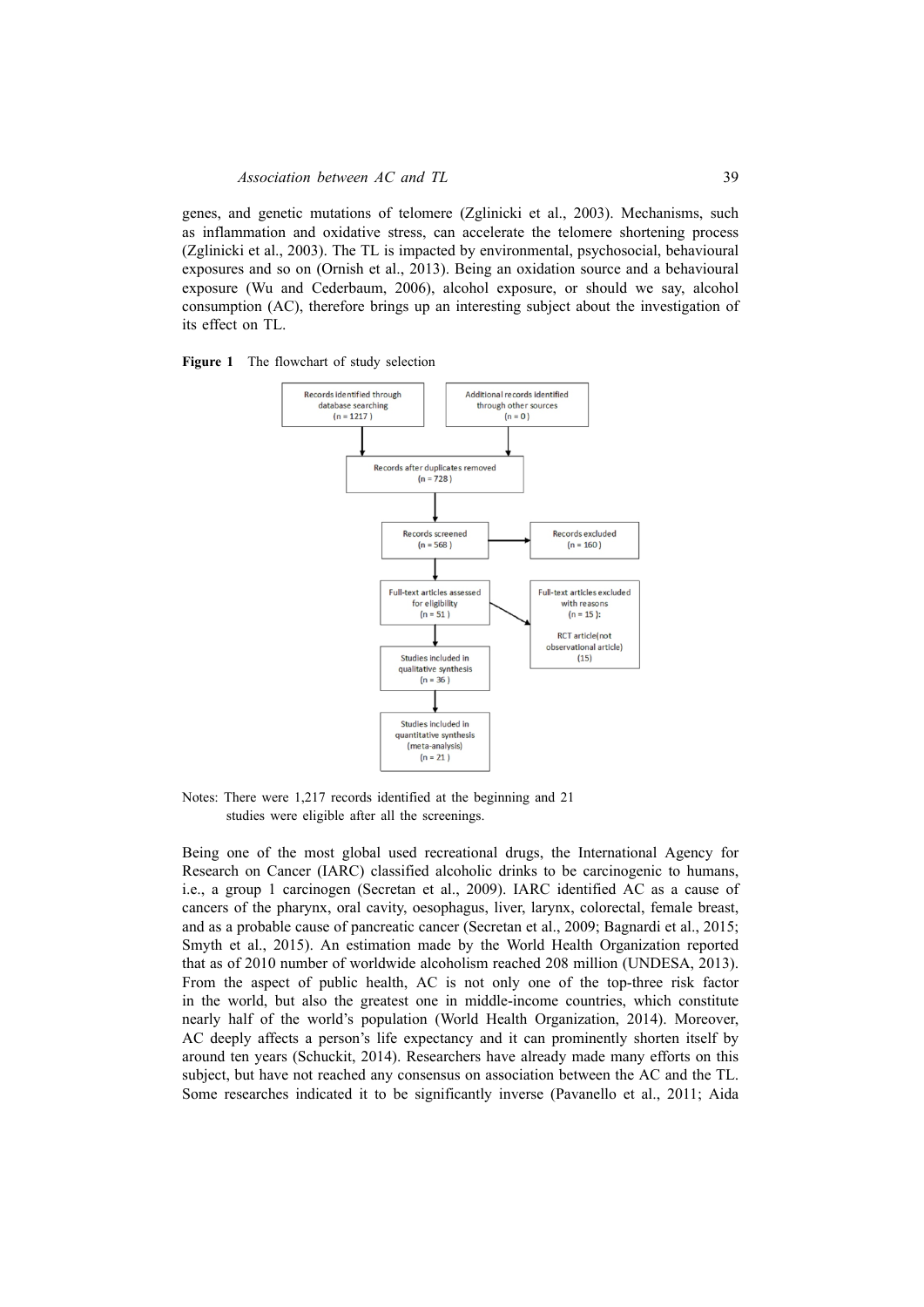et al., 2011; Strandberg et al., 2012), i.e., the more alcohol consumed, the shorter TL. Some research works revealed it to be significantly positive. For instance, Liu et al. (2009) noticed the TL was significantly longer in ever drinkers compared to that in never drinkers for controls of gastric cancer in a paper published in 2009. Later, they illustrated the same association in hepatocellular carcinoma (HCC) patients in a paper published in Liu et al. (2011). Besides these research works, a few pieces of research discovered that there was not any association between AC and TL.

In this paper, a meta-analysis is conducted to facilitate the AC-TL association investigation. Through the initial database search, 1,217 records were identified. After eliminating duplicate records and conducting three rounds of screening, 21 articles published between 2000 and 2016 (including 27 analyses, with a total of 35,891 samples) met the screening criteria. The relevant information of 21 articles is extracted and analysed statistically. We calculated Fisher's combined p-value and Liptak's weighted p-value (weighted by sample size) and found a significant association between AC and TL (Fisher's combined p-value = 3.52E-8; Liptak's combined p-value = 8.24E-3). We identified two factors affecting the significance of the AC-TL association: study type (cohort study, case-control study, or cross-sectional study) and study population (American, Asian, Australian, or European). To the best of our knowledge, the present study is the first meta-analysis to aggregate evidence about the AC-TL association. We also expect the AC-TL association to be different among never drinkers, moderate drinkers, and heavy drinkers. However, inconsistent quantification of AC hinders the evaluation. In future studies of the AC-TL association, consistent quantifications of AC and TL are desired.

The rest of the paper is structured as follows. In Section 2 methods, we present the literature search strategy, selection criteria and the statistical analysis that we applied. In Section 3 results, the information obtained by the methods is introduced and the statistical analysis results are demonstrated. In Section 4 discussion and conclusions, some other interesting observations are discussed, besides, contributions and limitations of our work as well as potential future research directions are also discussed.

### **2 Methods**

#### *2.1 Literature search strategy and selection criteria*

This meta-analysis study provides a comprehensive account of investigation meanwhile systematic search of ten scientific databases. They include Nature, Google Scholar, Science Direct, PubMed, Wiley-Blackwell, Science Online, ProQuest, Chongqing VIP (http://lib.cqvip.com/), CNKI (Chinese National Knowledge Infrastructure, http://www. cnki.net/, https://en.wikipedia.org/wiki/CNKI), and Baidu Scholar (http://xueshu.baidu. com/). The last three are Chinese research databases among them. As a selection criterion, an article must meet the basic requirements as written in English or Chinese, full-text available, published or at least in the press between January 2000 and December 2016. Hence, the AC effect on health is generally manifested after a long period while randomised controlled trial, i.e., randomised clinical trials (RCTs) are mostly performed in a rather short period. Our focus will be only on observational studies in this meta-analysis.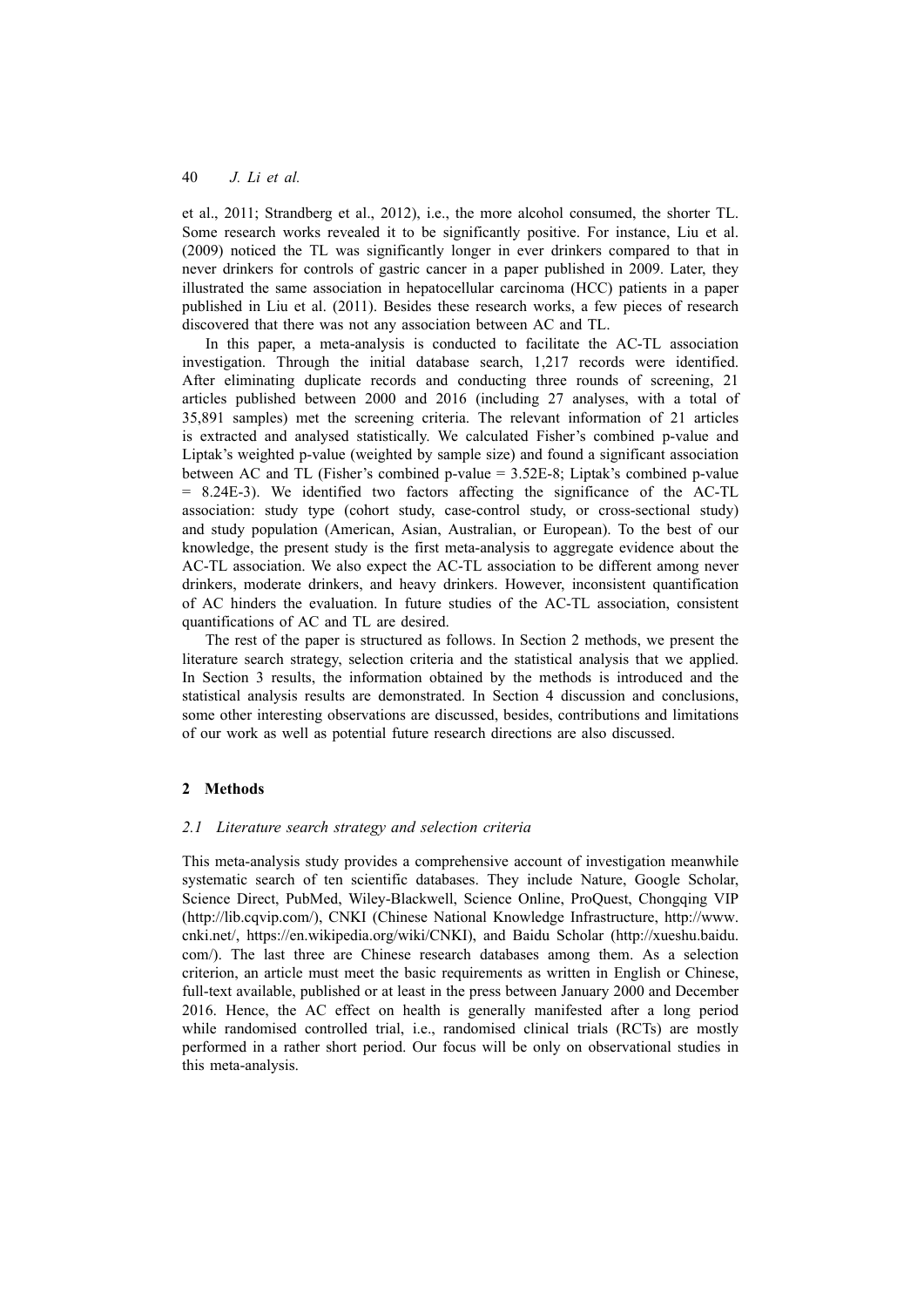#### *2.2 First round of selection*

In the selection of round one, we fix our keywords to be 'telomere', 'alcohol', and 'ethanol', while query scope is solely limited to title and abstract. That is, if it was detected in an abstract or a title of either the set ('ethanol' and 'telomere') or the set ('alcohol' and 'telomere'), this paper will be selected in the next step.

#### *2.3 Second round of selection*

During the selection of round two, we firstly retain papers that are full-text available and then exclude those did not even mention anything between AC and TL. The remaining ones are further grouped according to the original studies' types: observational study or random clinical trial.

#### *2.4 Third round of selection*

RCT studies are excluded in consideration of the fact that it generally takes a long period for the AC effect to be manifested on health, while RCTs are mostly performed in rather a short period. Papers with low document quality are simultaneously excluded in this third round of selection.

It is indispensable to evaluate the quality of documents before processing any data though criteria vary according to the type of article. For the quality of case-control studies and cohort studies, Newcastle-Ottawa Quality Assessment Scale (NOS) (Stang, 2010) is applied. For that of cross-sectional studies, the 11-item checklist that was suggested by the Agency for Healthcare Research and Quality (AHRQ) is adopted. When a study is evaluated by NOS scale, no more than one point for each numbered item can be stored within the categories of exposure (for case-control studies), selection and outcome (for cohort studies), and no more than two points for the category of comparability. The range of the NOS score is zero to nine (Stang, 2010). As stated in the AHRQ checklist, if an item was answered 'YES', the score of it is '1'; if 'UNCLEAR' or 'NO', then '0'. Article quality is assessed as follows: articles that are marked as  $0-3$  is assessed as low quality,  $4-7$  as moderate-quality, and  $8-11$  as high quality, respectively (Hu et al., 2015).

Particular test criteria are required for these three types of studies for passing the third round of selection. A cross-sectional study needs to have AHRQ  $\geq$  7, while a case-control study or a cohort study needs to have NOS scale  $\geq 6$ . In Figure 1, we illustrate the procedure of study selection.

#### *2.5 Extraction of relevant information*

Twenty one articles pass all the selection steps and are screened out for further analysis. Information that is extracted for the current meta-analysis is as following: type of the study (cross-sectional, case-control, or cohort), whether the AC-TL association is significant (test statistics and p-values), country of the participants, ethnicity, age, sample size, gender, the population source, statistical models of the study, quantification of AC, as well as quantification of TL.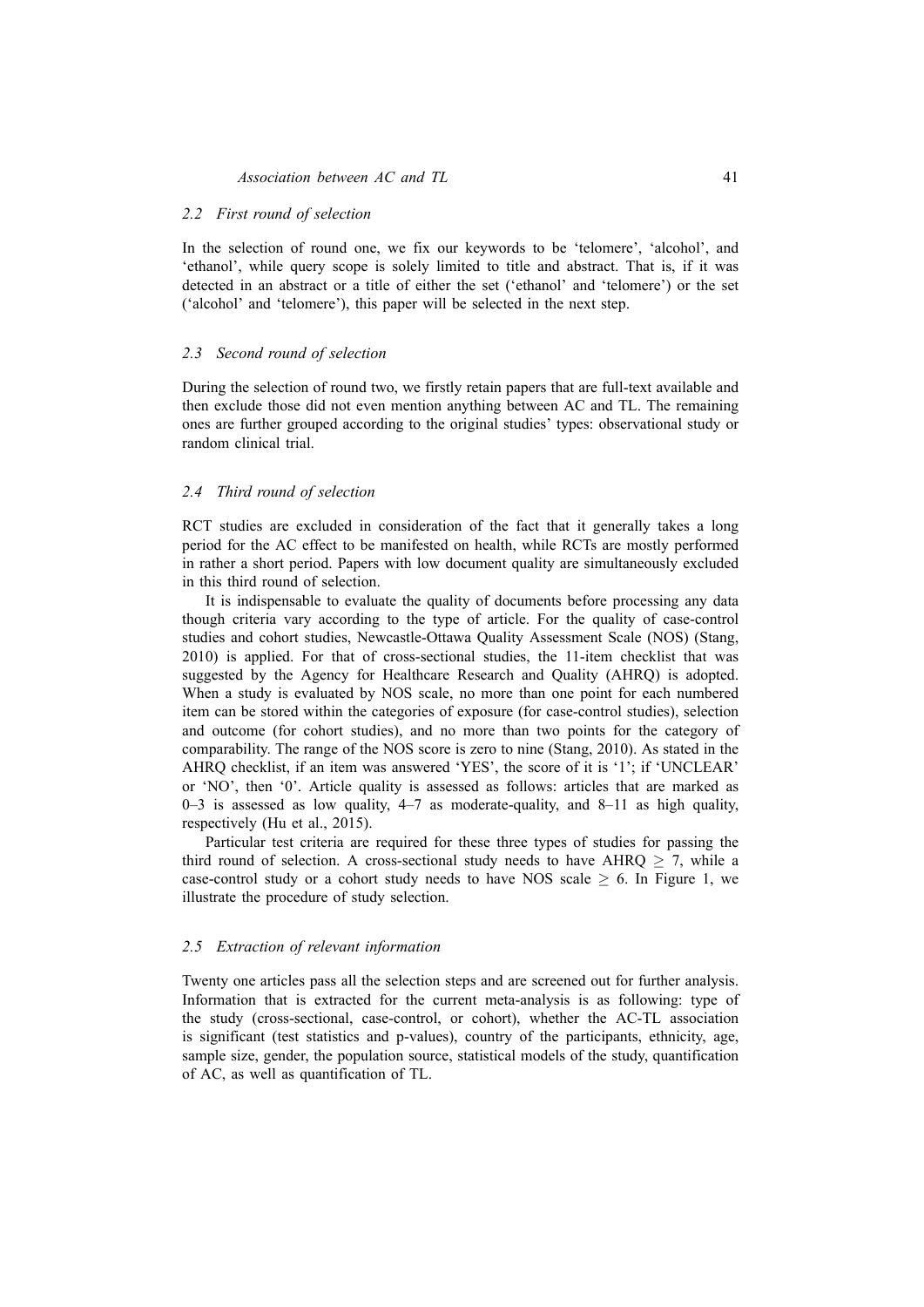#### 42 *J. Li et al.*

#### *2.6 Classification of analyses*

When a study compares TL between two different types of AC groups (e.g., social drinkers and alcoholics), it is marked as a case-control study. When it tests the association between baseline-measured AC and TL measured at the end of the follow-up, or when it tests the association between baseline-measured TL and TL measured at the end of the follow-up, it is regarded as a cohort study. When it evaluates the association between continuous AC and TL that both measured at the same time (e.g., at the end of follow-up or at baseline), it is labelled as a cross-sectional study.

#### *2.7 Statistical analysis*

Meta-analysis acts as the standard approach to integrating independent researches evidence (DerSimonian and Laird, 1986), in which the evidence was pooled by using individual studies' weighted average test statistics. Nevertheless, applicable test statistics are still challenging to get for our present meta-analysis. In our included resource studies, separate statistical models according to distinct types are applied to test for the AC-TL association. We adopt general linear regression and t-test in case-control studies. We employ general linear regression and correlation analysis in the cohort and cross-sectional studies.





Note: The roughly symmetric funnel plot indicates no publication bias.

AC was sometimes considered to be a continuous variable in certain studies while otherwise to be categorical variables with diverse categorisations (e.g., four-, three-, or two-categories). The definitions of categories may still be diverse even if the number of categories is identical. For instance, one study defined three categories as 0–1, 2–4, >4 drink-units/day (Pavanello et al., 2011) while another defined three categories as 0, 1–19, *≥*20 gram/day (Houben et al., 2011). Likewise, the TL measurements among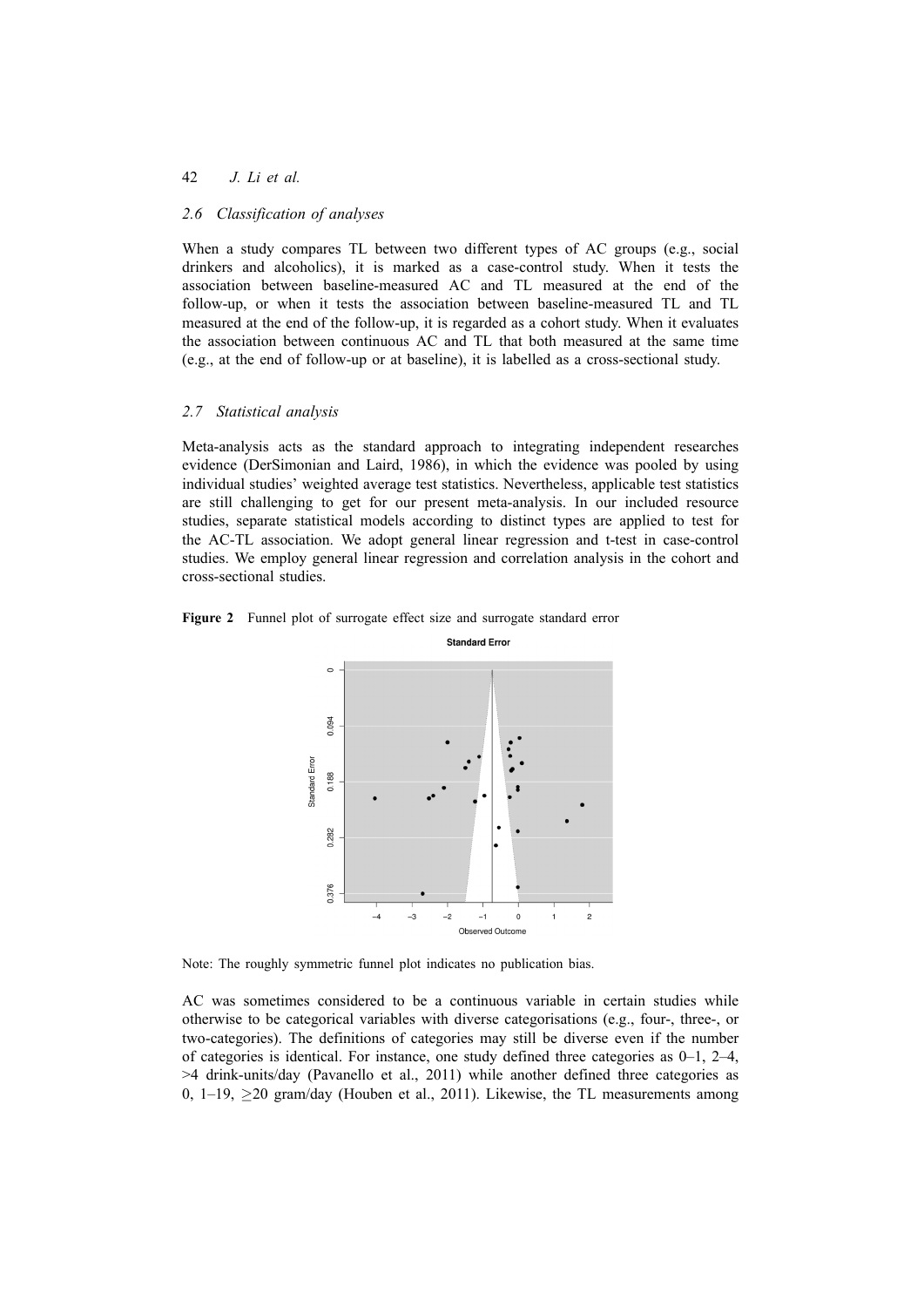the 21 articles also varied. Mostly, TL was regarded as a continuous variable, apart from that, one categorised TL to quintiles (Cassidy et al., 2010), one categorised TL to quartiles (Weischer et al., 2014), two categorised TL to tertiles (Houben et al., 2011; Kozlitina and Garcia, 2012).

Interpretation diversities existing in different studies' test statistics thus revealed it is inappropriate to integrate test statistics. What is worse, some researches did not even report the test statistics values. Yet, it is delightful to notice that almost all the research reported sample sizes and p-values. Taking the calculation of the combined p-values and considering it to be the pooled evidence, a meta-analysis about the AC-TL association was finally able to be performed. AC and TL are claimed to be significantly associated if the combined p-value  $\leq 0.05$ . There are several proposed approaches for combining p-values and Fisher's method is adopted in our present study. Liptak's method (Won et al., 2010) is employed to utilise the sample sizes information. Fisher combines the p-values from several statistics. It defines a simple alternative hypothesis with the known expected effect of each test statistic and then determines the most powerful test for this alternation. With this method, the information of effect size can be utilised to obtain the optimal weight for Liptak's method of combining p-values.

Since statistical models for investigating the AC-TL association varied in separate studies, test statistics, as well as their accordingly standard errors of the effect sizes, were further missed. The potential publication bias plus heterogeneity among researches are unable to be accessed directly. In order to roughly assess heterogeneity in our present research, log10 (p-value) is adopted so that to surrogate each study's effect size, beside than that, the inverse of sample size is also adopted to surrogate the effect size's variance. log10 (Fisher's combined p-value) plus log10 (Liptak's combined p-value) are then adopted as the pooled effect size, respectively, to calculated  $I^2$ . The funnel plot is drawn to assess the publication bias roughly, applies the signed log10 (p-value) to surrogate the effect size, and the square root of the inverse of a sample size to be the standard error. The sign of the study's effect size is the same as the sign of the test statistic. The sign will be assumed as negative if the test statistic is missing (i.e., the higher AC, the shorter TL). A funnel plot is drawn by R package metafor.

**Figure 3** Parallel pie chart: The association between study type and AC-TL association (see online version for colours)



Notes: Type of the study and the significance of AC-TL association is revealed to be significantly relevant by Fisher's exact tests (p-value  $= 1.86E-3$ ).

Fisher's exact test is employed in our present meta-analysis in order to check whether the below-listed factors influence the significance of the AC-TL association.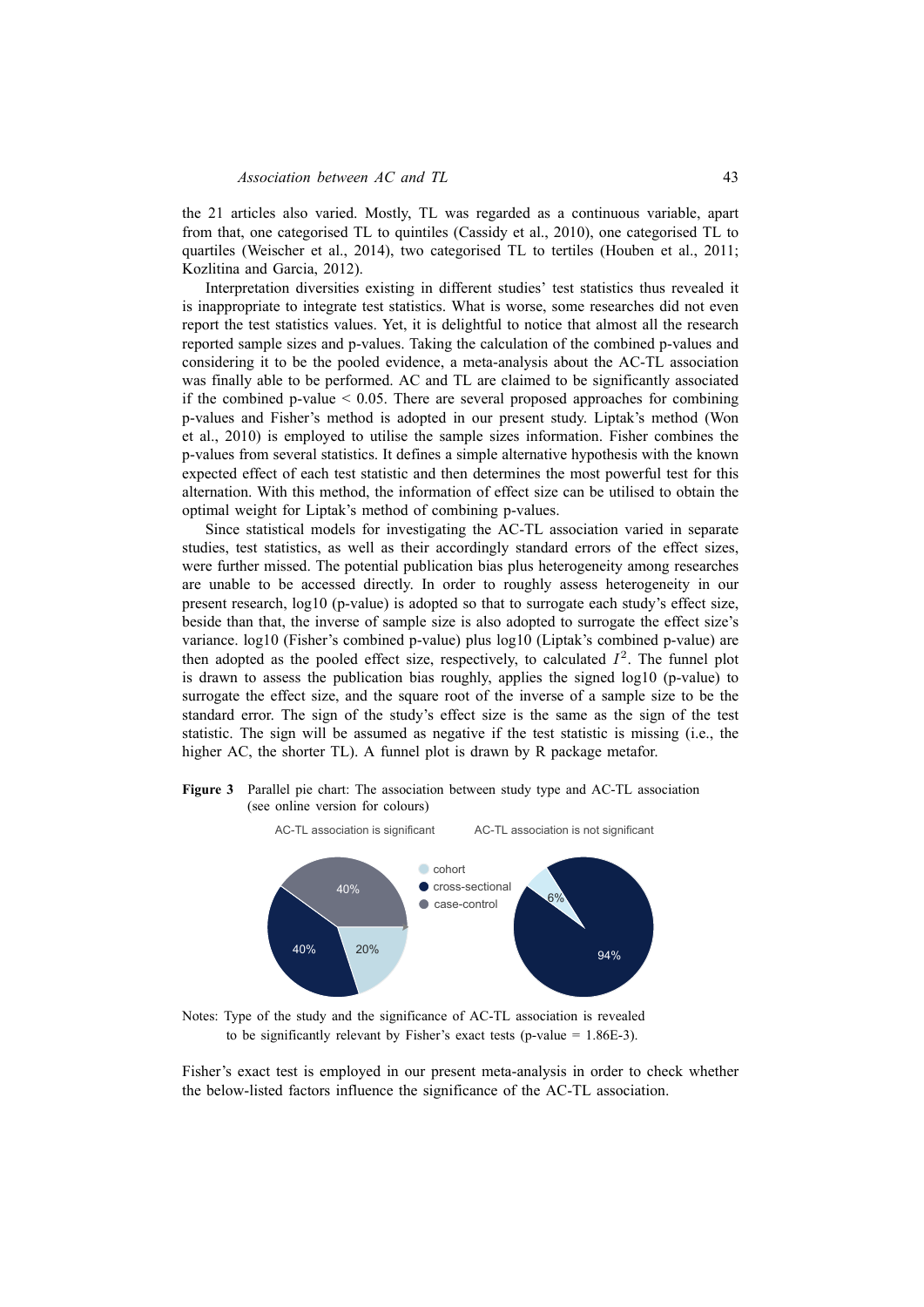- 1 type of the study (cross-sectional, case-control, or cohort study)
- 2 goal of the article (whether an article's primary goal is to test the AC-TL association)
- 3 specificity of the sex (only on female, only on male, or on both sex)
- 4 categorisation of AC (having a category as never-drinker or not)
- 5 population of the study (European, Australian, Asian or American).

For binary factors (e.g., article goal), the hypergeometric distribution is directly used to obtain p-values of Fisher's exact test. For others, the p-values of Fisher's exact test are calculated by using the network designed by Mehta and Patel (1983) and improved by Clarkson et al. (1993). Besides, two-sample Wilcoxon rank-sum tests are carried out to verify whether the sample size and mean age will influence the AC-TL association. A test needs to have its two-sided p-value < 0.05 to be claimed as significant. R Version 3.4.2 or IBM SPSS Statistics Version 22.0 is adopted for all analyses.

#### **3 Results**

#### *3.1 Basic information and the heterogeneity test results*

Twenty-one articles are obtained after all three rounds of screening.

In Table 1, we list these 21 articles' relevant information and their quality scores. For the convenience of using, we define some abbreviations in this table. StudyType indicates the type of the AC-TL association study, cS is a cross-sectional study, Co is a cohort study and C-C is a case-control study. PubYear indicates the publication year of the article. StudyDsgO (studyDesignOriginal) indicates the original study design of the article, cS is a cross-sectional study, L is a longitudinal study, C-C is a case-control study and nCC is nested case-control study. PA (primaryAnalyse) indicates if the primary goal of the study is to analyse and investigate the AC-TL association. sA (sigAssoc) indicates if the AC-TL association is significant ( $\hat{p}$  < 0.05). Sex indicates if the AC-TL association study is based on women-only (0) data, men-only (1) data, or based on both women and men (2) data. P-value represents for the p-value for testing the AC-TL association. testS represents for the test statistic. NA means not available (i.e., missing value). note1 is  $(coef = -0.014)$ +/-( $se = 0.046$ ) for abstainer; -0.055+/-0.039 for moderate AC;  $-0.024+/-0.050$  for high AC. note2 is meanDiff = 0.07. note3 is meanDiff  $= 0.04$ . nTotal means the total sample size in the AC-TL association study. meanAge indicates the mean age of subjects in the AC-TL association study. sND (seperateNonDrinker) indicates if the AC-TL association study includes a non-drinker category,  $N = no$ ,  $Y = yes$ ,  $NA = not available$  (i.e., missing value). contint indicates which continent the subjects were from.

Among all the 21 articles, six of them performed more than one analyses, and the number of analyses that evaluated the AC-TL association was 44 in total. In Appendix Table A1, we summarise these 44 analyses' relevant information and their quality scores. Of the 44 analyses, the 27 independent ones are evaluated and the remaining 17 ones are discussed both in the discussion. As shown in Table 1, four of the 27 analyses are case-control studies (Pavanello et al., 2011; Aida et al., 2011; Liu et al., 2009, 2011),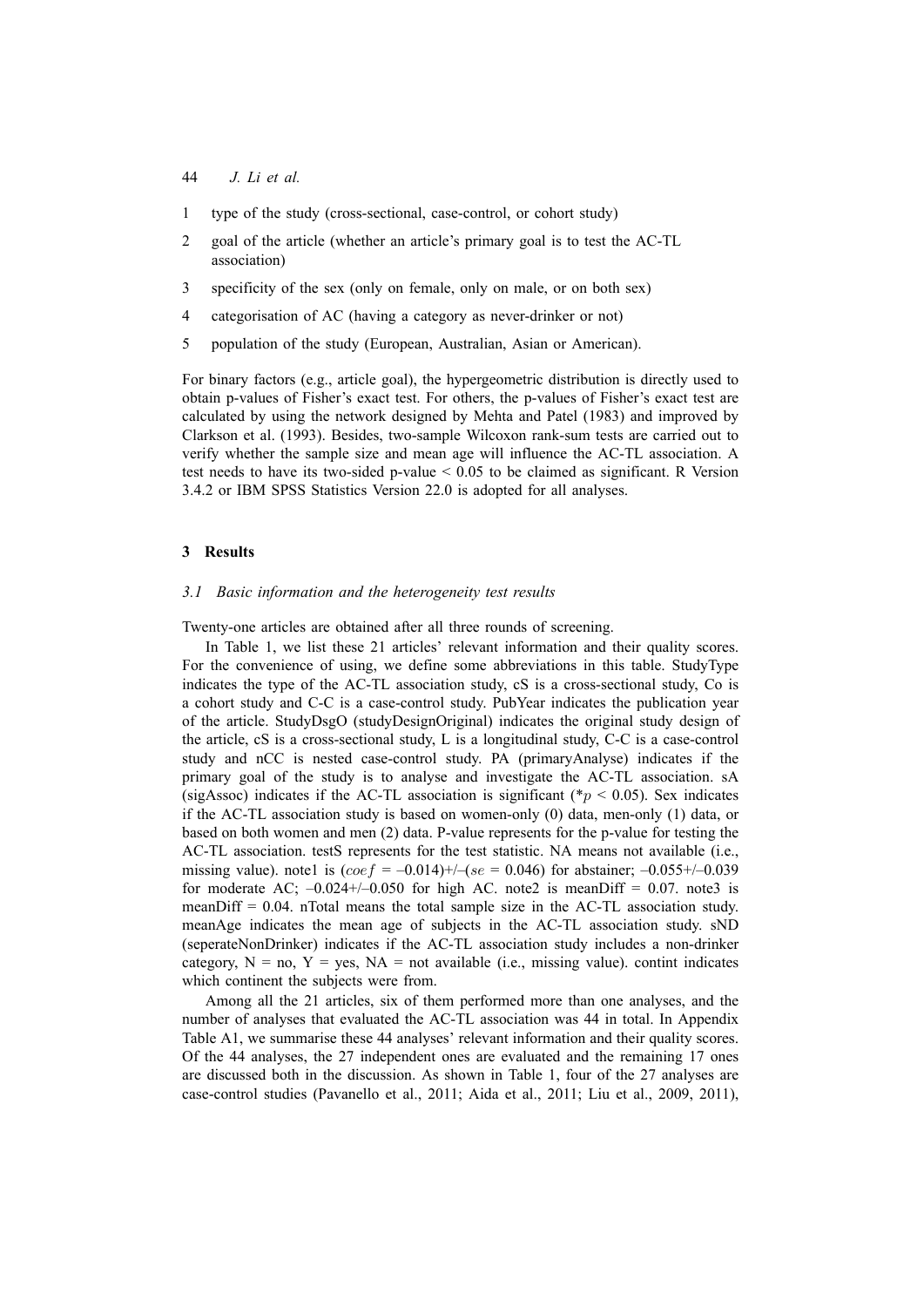three are cohort studies (Strandberg et al., 2012; Weischer et al., 2014; Bendix et al., 2014), and other 20 are cross-sectional studies. While for the remaining 17 analyses, the number of case-control, cohort, and cross-sectional studies are ten, three and four, respectively.

Since statistical models for investigating the AC-TL association varied in separate studies, test statistics, as well as their accordingly standard errors of the effect sizes, were further missed, therefore the potential publication bias plus heterogeneity among studies were unable to be accessed directly. Surrogate test statistics, as well as surrogate standard errors, are hence adopted in our present study. The  $I<sup>2</sup>$  value is equal to 34.42 when we employ log10 (Fisher's combined p-value) to be the pooled effect size, illustrating small to medium heterogeneity. While the  $I^2$  value is equal to 0 when we employ log10 (Liptak's combined p-value) to be the pooled effect size, illustrating small heterogeneity. The roughly symmetric funnel plot shown in Figure 2 indicates no publication bias.

#### *3.2 Detailed observation based on varied factors*

As for primary goals, 11 of the 27 studies do primarily intended to discover the AC-TL association. Among that, number of cross-sectional, case-control, and cohort studies are seven (Pavanello et al., 2011; Strandberg et al., 2012; Cassidy et al., 2010; Latifovic et al., 2015; Qi et al., 2012; Weischer et al., 2014; Shin and Baik, 2016), two (Pavanello et al., 2011; Aida et al., 2011) and two Strandberg et al. (2012); Weischer et al. (2014), respectively. Primary goals of the other 16 studies varies from the association between mortality in humans and TL (Bendix et al., 2014) to the association between size of red blood cell and TL (Kozlitina and Garcia, 2012).

#### **Figure 4** Parallel pie chart: the association between continent and AC-TL association



AC-TL association is significant AC-TL association is not significant

Notes: The study population and the significance of AC-TL association are revealed to be significantly relevant, reported by Fisher's exact tests (p-value  $= 2.67E-3$ ).

Among the 27 studies, when it comes to sex-specificity, numbers of male-only, female-only, and both-sex studies are eight (Pavanello et al., 2011; Strandberg et al., 2012; Fyhrquist et al., 2011; Houben et al., 2011; Mirabello et al., 2009; Bekaert et al., 2007), four (Cassidy et al., 2010; Fyhrquist et al., 2011; Qi et al., 2012; Bekaert et al., 2007) and 15 (Aida et al., 2011; Liu et al., 2009, 2011; Harris et al., 2006; Hou et al., 2009; Kozlitina and Garcia, 2012; Latifovic et al., 2015; Marcon et al., 2012; Starnino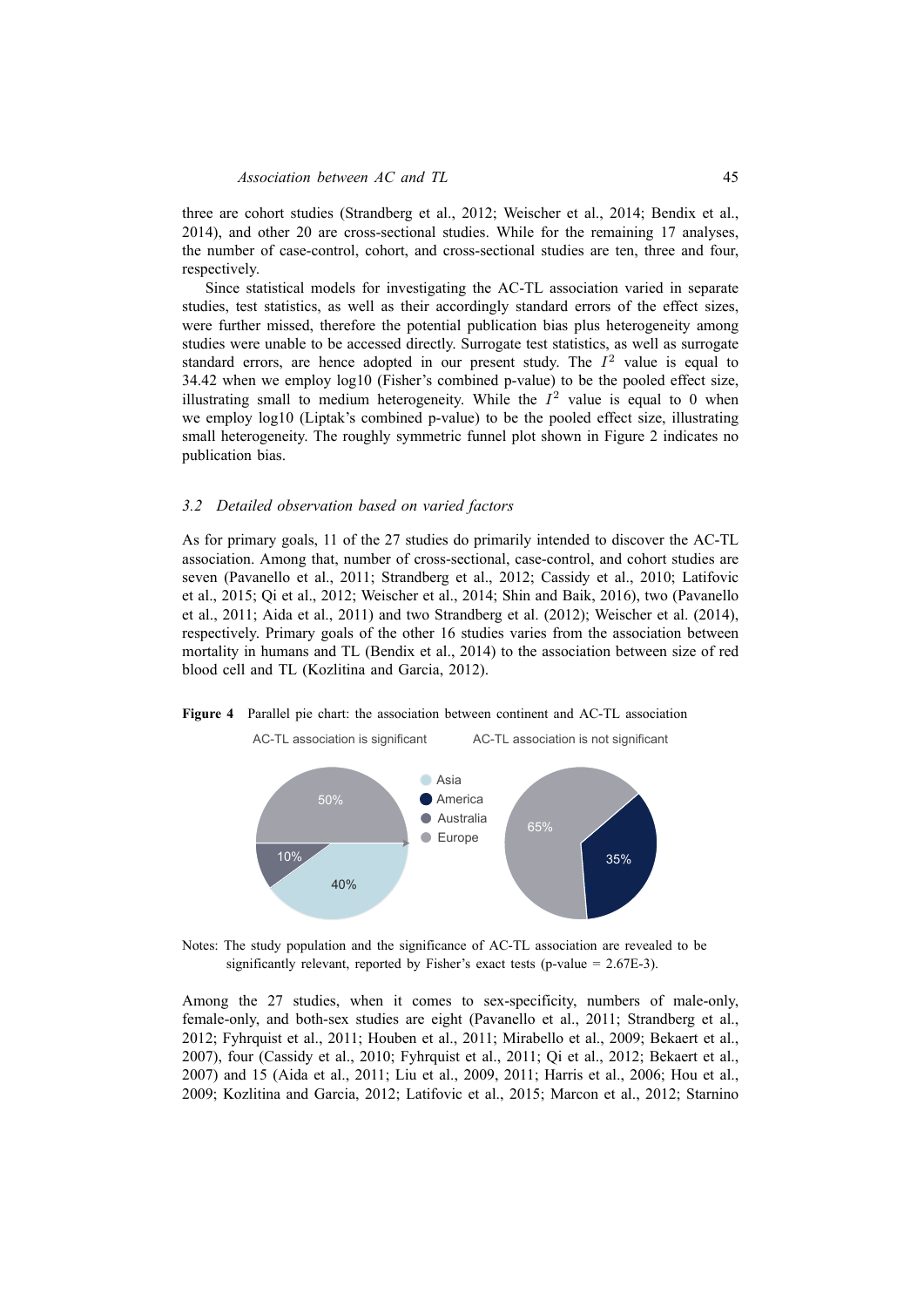et al., 2016; Weischer et al., 2014; Bendix et al., 2014; Mather et al., 2010; Shin and Baik, 2016), respectively. When it comes to the AC categorisation, there were nine studies that reported a category as non-alcohol drinkers (Pavanello et al., 2011; Aida et al., 2011; Liu et al., 2009, 2011; Hou et al., 2009; Houben et al., 2011; Latifovic et al., 2015; Shin and Baik, 2016), while two did not contain this information (Fyhrquist et al., 2011). When it comes to study population, sources were based on Australian [one study (Mather et al., 2010)], Asian [four studies (Aida et al., 2011; Liu et al., 2009, 2011; Shin and Baik, 2016)], American [six studies (Cassidy et al., 2010; Kozlitina and Garcia, 2012; Latifovic et al., 2015; Mirabello et al., 2009; Starnino et al., 2016; Qi et al., 2012)], and European [the last 16 studies (Pavanello et al., 2011; Strandberg et al., 2012; Fyhrquist et al., 2011; Harris et al., 2006; Hou et al., 2009; Houben et al., 2011; Marcon et al., 2012; Bekaert et al., 2007; Weischer et al., 2014; Bendix et al., 2014)]. Among the 27 articles, range of samples size is from 50 (Aida et al., 2011) to 5,862 (Qi et al., 2012), the minimum and maximum mean-age is 35 (Latifovic et al., 2015) and 79 year old (Harris et al., 2006), while range of p-value is from 9.00E-5 to 0.962.

Among the 27 studies, ten of them showed significant AC-TL associations (i.e., p-value < 0.05). The Liptak's combined p-value of the 27 studies is 8.76E-3 and the Fisher's combined p-value is 5.75E-8.

Four of the 20 (20%) cross-sectional studies, all four case-control studies, and two of the three cohort studies showed the AC-TL associations to be significant. The relationship between AC-TL association versus study type was illustrated with a cross-table as Table A2 and a parallel pie chart as Figure 3. Type of the study and the significance of AC-TL association was revealed to be significantly relevant by Fisher's exact tests (p-value  $= 1.86E-3$ ).

For all the studies, 5 out of the 16 ones from Europe, the only one from Australia and all four from Asia revealed the AC-TL association to be significant, while all the six ones from USA reported the AC-TL association to be non-significant. The relationship between continent versus AC-TL association was illustrated with a cross-table in Appendix as Table A3 and a parallel pie chart as Figure 4. The study population and the significance of AC-TL association were revealed to be significantly relevant, reported by Fisher's exact tests (p-value  $= 2.67E-3$ ).

#### *3.3 The statistically irrelevant factors*

None of the below-listed factors is found to be relevant with the significance of AC-TL association: whether a study's primary goal is to detect the AC-TL association or not, if a study is on account of female-only, male-only or both-sex, or if a study has a category of AC as never-drinker. P-values are 0.22, 0.39 and 0.09 separately. Associations between each of these factors and AC-TL association are illustrated with cross-tables in Appendix as Tables A4, A5 and A6, respectively.

Neither the total number of sample size nor the mean-age is reported to be relevant to the significance of AC-TL association, shown by Wilcoxon rank-sum tests, with the p-values as 0.51 and 0.11 separately. In Appendix, Figures A1 and A2 demonstrate the relationships between these elements and the AC-TL association in parallel boxplots.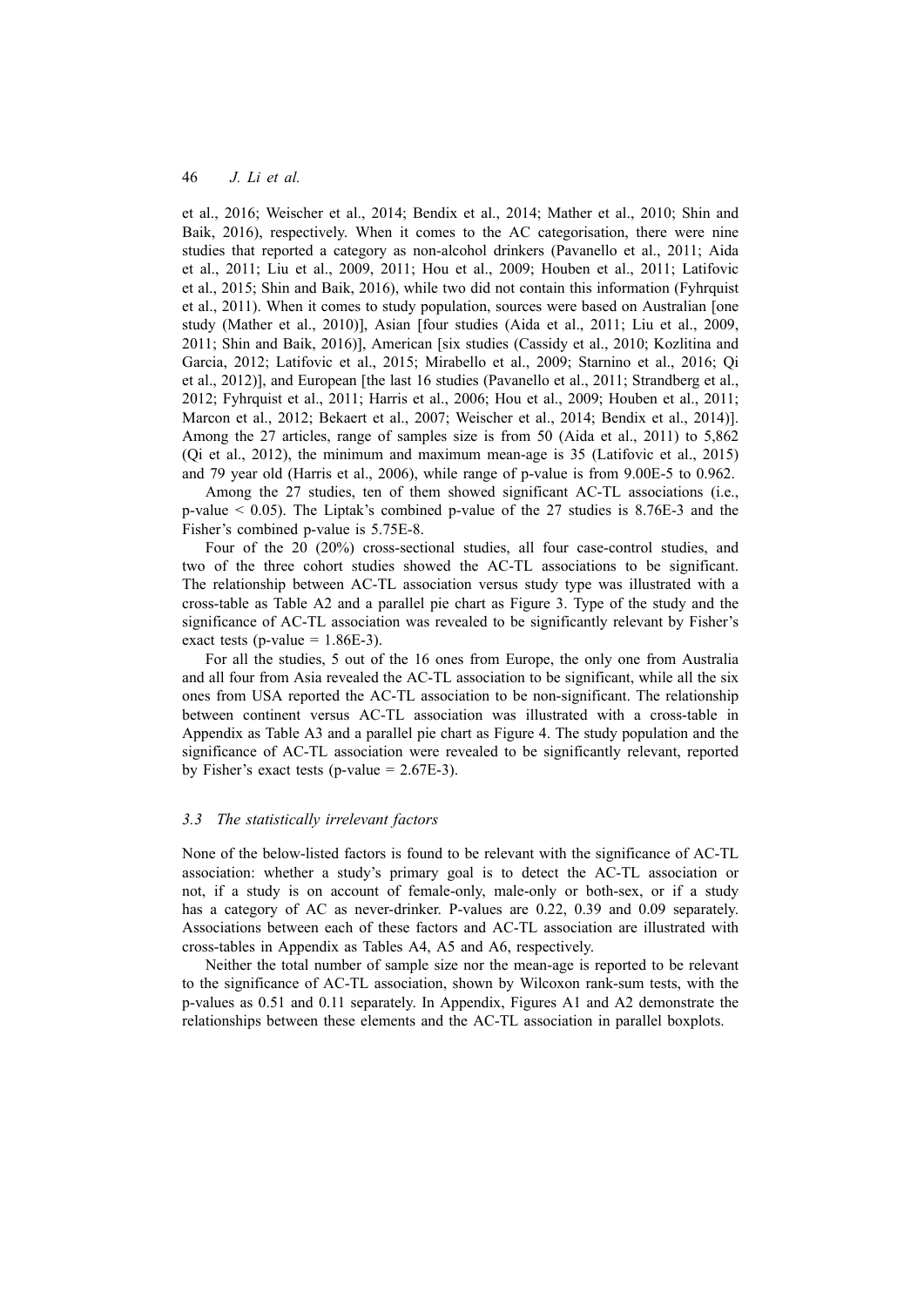| confinn       |                                                                                                                                                                                                                                                                                                                        |            |            |        |           |                                                                                                                                                                                                                                                                                                                                                                                                                                                                                                                |           |            |           |           |           |            |               |                                                                                                                                                                                                                                                       |           |           |                    |           |            |                  |                               |           |          |          |           |         | En personalität et al.<br>Burgue de la personalität et al.<br>Burgue de la personalität et al.<br>Burgue de la personalität et al.<br>Burgue de la personalität et al.<br>Burgue de la personalität et al.<br>Burgue de la personalität et al.                                                      |
|---------------|------------------------------------------------------------------------------------------------------------------------------------------------------------------------------------------------------------------------------------------------------------------------------------------------------------------------|------------|------------|--------|-----------|----------------------------------------------------------------------------------------------------------------------------------------------------------------------------------------------------------------------------------------------------------------------------------------------------------------------------------------------------------------------------------------------------------------------------------------------------------------------------------------------------------------|-----------|------------|-----------|-----------|-----------|------------|---------------|-------------------------------------------------------------------------------------------------------------------------------------------------------------------------------------------------------------------------------------------------------|-----------|-----------|--------------------|-----------|------------|------------------|-------------------------------|-----------|----------|----------|-----------|---------|-----------------------------------------------------------------------------------------------------------------------------------------------------------------------------------------------------------------------------------------------------------------------------------------------------|
| an            |                                                                                                                                                                                                                                                                                                                        |            |            |        |           | > z > z z z z > z z z z z z > z >                                                                                                                                                                                                                                                                                                                                                                                                                                                                              |           |            |           |           |           |            |               |                                                                                                                                                                                                                                                       |           |           |                    |           |            |                  |                               |           |          |          |           |         |                                                                                                                                                                                                                                                                                                     |
| Mean          | $\frac{88}{30} = 3.5$ $\frac{1}{2}$ $\frac{1}{3}$ $\frac{1}{3}$ $\frac{1}{3}$ $\frac{1}{3}$ $\frac{1}{3}$ $\frac{1}{3}$ $\frac{1}{3}$ $\frac{1}{3}$ $\frac{1}{3}$ $\frac{1}{3}$ $\frac{1}{3}$ $\frac{1}{3}$ $\frac{1}{3}$ $\frac{1}{3}$ $\frac{1}{3}$ $\frac{1}{3}$ $\frac{1}{3}$ $\frac{1}{3}$ $\frac{1}{3}$ $\frac{$ |            |            |        |           |                                                                                                                                                                                                                                                                                                                                                                                                                                                                                                                |           |            |           |           |           |            |               |                                                                                                                                                                                                                                                       |           |           |                    |           |            |                  |                               |           |          |          |           |         |                                                                                                                                                                                                                                                                                                     |
| <b>I</b> otal |                                                                                                                                                                                                                                                                                                                        |            |            |        |           |                                                                                                                                                                                                                                                                                                                                                                                                                                                                                                                |           |            |           |           |           |            |               |                                                                                                                                                                                                                                                       |           |           |                    |           |            |                  |                               |           |          |          |           |         |                                                                                                                                                                                                                                                                                                     |
| testS         |                                                                                                                                                                                                                                                                                                                        |            |            |        |           | $\begin{array}{l} \mathbb{A} \; \mathfrak{A}, \mathfrak{A}, \mathfrak{A}, \mathfrak{A} \; \mathfrak{A} \\ \mathfrak{A}, \mathfrak{A}, \mathfrak{A}, \mathfrak{A} \\ \mathfrak{A} \; \mathfrak{A}, \mathfrak{A} \; \mathfrak{A} \\ \mathfrak{A} \; \mathfrak{A} \; \mathfrak{A} \; \mathfrak{A} \\ \mathfrak{A} \; \mathfrak{A} \; \mathfrak{A} \; \mathfrak{A} \; \mathfrak{A} \; \mathfrak{A} \\ \mathfrak{A} \; \mathfrak{A} \$                                                                              |           |            |           |           |           |            |               |                                                                                                                                                                                                                                                       |           |           |                    |           |            |                  |                               |           |          |          |           |         |                                                                                                                                                                                                                                                                                                     |
| $-value$      |                                                                                                                                                                                                                                                                                                                        |            |            |        |           |                                                                                                                                                                                                                                                                                                                                                                                                                                                                                                                |           |            |           |           |           |            |               |                                                                                                                                                                                                                                                       |           |           |                    |           |            |                  |                               |           |          |          |           |         | $\begin{array}{l} 0.962 \\ 0.682 \\ 0.693 \\ 0.695 \\ 0.696 \\ 0.697 \\ 0.698 \\ 0.698 \\ 0.699 \\ 0.699 \\ 0.699 \\ 0.699 \\ 0.699 \\ 0.699 \\ 0.699 \\ 0.699 \\ 0.699 \\ 0.699 \\ 0.699 \\ 0.699 \\ 0.699 \\ 0.699 \\ 0.699 \\ 0.699 \\ 0.699 \\ 0.699 \\ 0.699 \\ 0.699 \\ 0.699 \\ 0.699 \\ 0.$ |
| $S\alpha$     |                                                                                                                                                                                                                                                                                                                        |            |            |        |           |                                                                                                                                                                                                                                                                                                                                                                                                                                                                                                                |           |            |           |           |           |            |               |                                                                                                                                                                                                                                                       |           |           |                    |           |            |                  |                               |           |          |          |           |         |                                                                                                                                                                                                                                                                                                     |
| Z             |                                                                                                                                                                                                                                                                                                                        |            |            |        |           | 2 2 2 2 2 2 3 2 2 2 3 2 2 2 2 2 3 2 2 3 3 3 2 3 3 3 3                                                                                                                                                                                                                                                                                                                                                                                                                                                          |           |            |           |           |           |            |               |                                                                                                                                                                                                                                                       |           |           |                    |           |            |                  |                               |           |          |          |           |         |                                                                                                                                                                                                                                                                                                     |
| ÞА            |                                                                                                                                                                                                                                                                                                                        |            |            |        |           | 2 2 2 2 2 2 2 3 2 2 3 3 2 3 2 2 3 3 2 3 3 2 3 2 3 2 3 3                                                                                                                                                                                                                                                                                                                                                                                                                                                        |           |            |           |           |           |            |               |                                                                                                                                                                                                                                                       |           |           |                    |           |            |                  |                               |           |          |          |           |         |                                                                                                                                                                                                                                                                                                     |
| Study<br>DsgC |                                                                                                                                                                                                                                                                                                                        |            |            |        |           | 영 그 그 겉 문 그 영 영 그 그 문 그 그 영 영 그 그 영 그 그 그 무 문 문 문 문                                                                                                                                                                                                                                                                                                                                                                                                                                                            |           |            |           |           |           |            |               |                                                                                                                                                                                                                                                       |           |           |                    |           |            |                  |                               |           |          |          |           |         |                                                                                                                                                                                                                                                                                                     |
| Pub<br>vear   |                                                                                                                                                                                                                                                                                                                        |            |            |        |           |                                                                                                                                                                                                                                                                                                                                                                                                                                                                                                                |           |            |           |           |           |            |               |                                                                                                                                                                                                                                                       |           |           |                    |           |            |                  |                               |           |          |          |           |         |                                                                                                                                                                                                                                                                                                     |
|               | 1. (2006)<br>1. (2007)<br>1. (2007)<br>(2009)<br>1. (2009)<br>1. (2011)<br>(2011)<br>(2011)<br>(2011)<br>(2011)<br>(2011)<br>(2011)<br>(2011)<br>Harris et                                                                                                                                                             | Bekaert et | Bekaert et | Hou et | Mirabello | $\begin{array}{c} \text{(a)} \ \text{(b)} \ \text{(c)} \ \text{(d)} \ \text{(e)} \ \text{(e)} \ \text{(f)} \ \text{(g)} \ \text{(h)} \ \text{(i)} \ \text{(j)} \ \text{(k)} \ \text{(k)} \ \text{(l)} \ \text{(l)} \ \text{(l)} \ \text{(l)} \ \text{(l)} \ \text{(l)} \ \text{(l)} \ \text{(l)} \ \text{(l)} \ \text{(l)} \ \text{(l)} \ \text{(l)} \ \text{(l)} \ \text{(l)} \ \text{(l)} \ \text{(l)} \ \text{(l)} \ \text{(l)} \ \text{(l)} \ \text{(l)} \ \text{(l)} \ \text{(l)} \ \text{($<br>Houben et | Mather et | Cassidy et | Fyhrquist | Fyhrquist | Pavanello | Strandberg | Kozlitina and | $(2012)$ $(2012)$ $(2014)$ $(2014)$ $(2015)$ $(2016)$ $(2016)$ $(2017)$ $(2018)$ $(2016)$ $(2017)$ $(2018)$ $(2019)$ $(2019)$ $(2019)$ $(2009)$ $(2009)$ $(2011)$ $(2011)$ $(2011)$ $(2011)$<br>Garc $(20$<br>$\frac{1}{a}$ $\frac{1}{a}$<br>Qi et al | Marcon et | Bendix et | et al.<br>Weischer | Latifovic | Starnino e | Baik<br>Shin and | ${\it et\,\,a}$<br>Strandberg | Bendix et | Weischer | Liu et a | Pavanello | Aida et | Liu et al.                                                                                                                                                                                                                                                                                          |
| Study<br>type |                                                                                                                                                                                                                                                                                                                        |            |            |        |           |                                                                                                                                                                                                                                                                                                                                                                                                                                                                                                                |           |            |           |           |           |            |               |                                                                                                                                                                                                                                                       |           |           |                    |           | ςS         | ςS               | රි                            | S         | S        | J        | J         | C-C     | С<br>С                                                                                                                                                                                                                                                                                              |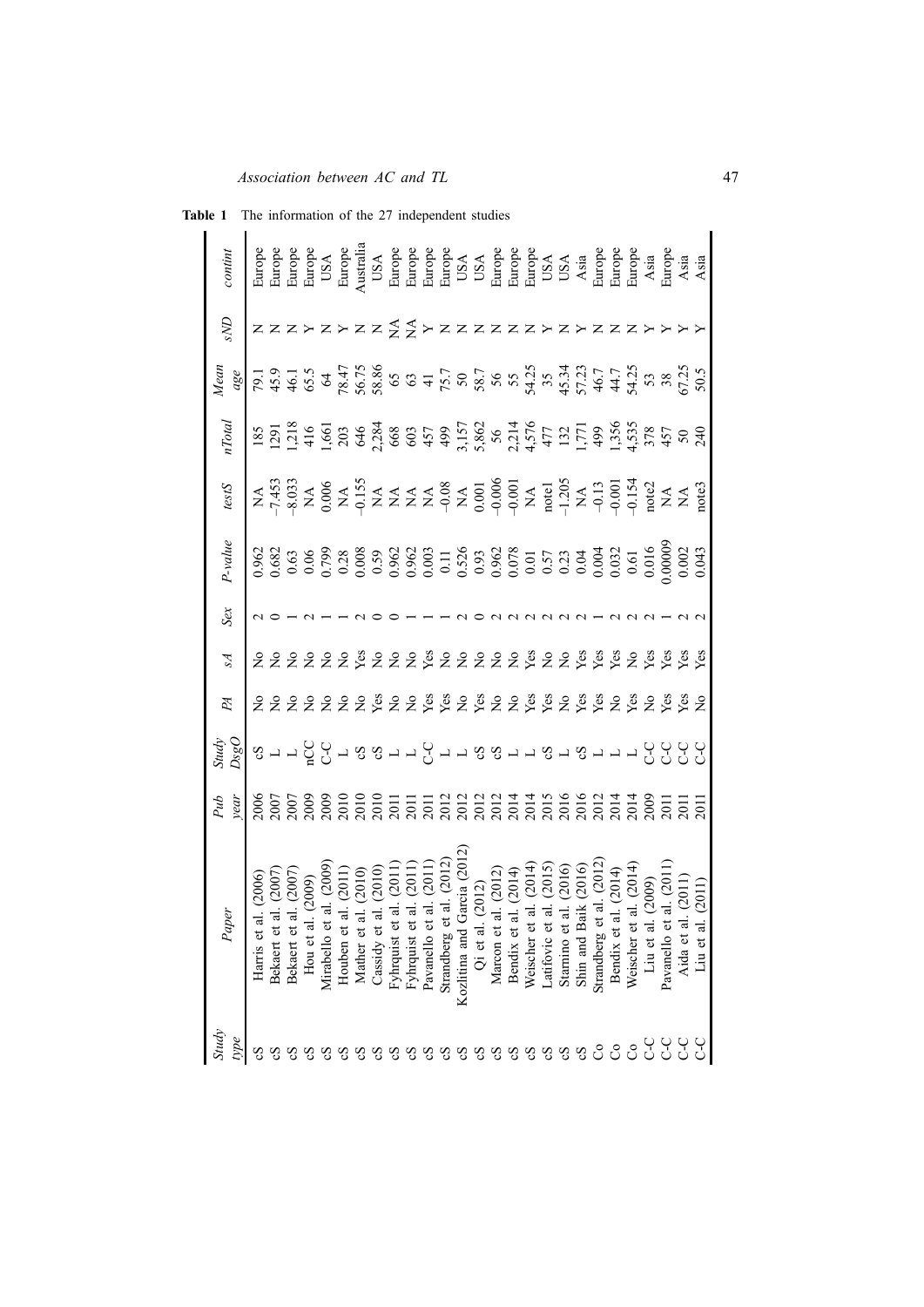#### **4 Discussion and conclusions**

In our research, evidence from the existing relevant observational studies was summarised in order to conduct a meta-analysis on the AC-TL relationship as well as to further detect elements that may influence the significance of this association. 21 articles passed all the screenings and were eligible to be included in the present meta-analysis, consisting of 44 studies of the AC-TL association. In brief, AC-TL association is significant according to the pooled evidence of the 27 independent studies (with the Liptak's combined p-value = 8.24E-3 and Fisher's combined p-value = 3.52E-8). Study population (p-value =  $2.67E-3$ ) as well as study type (p-value =  $1.86E-3$ ) are found to be significantly related to the AC-TL association significance. The AC-TL association remained significant even if all the 44 studies were used and the dependency among them were ignored (with Liptak's combined p-value = 3.57E-5 and Fisher's combined  $p$ -value = 1.11E-16).

Whether or not having a category of AC labelled as 'never drinker' is found to be significantly related to the AC-TL association significance (p-value  $= 0.026$ ) when only the 20 cross-sectional studies and the four case-control studies were considered. Among them, four cross-sectional studies, as well as all the four case-control studies, reported the AC-TL association as significant. According to our observation, among all the 20 cross-sectional studies only five had an AC category as never-drinker, while in all four case-control studies the controls are never drinkers. We hence speculated that the influence of study type on the AC-TL association significance might because of the comparison between ever drinkers versus never drinkers. In Appendix, Figure A3 and Table A7 separately adopted the parallel pie chart and the cross-table to demonstrate the relationships between if a study has a category of AC as never-drinker versus the AC-TL association. The relationship kept being significant between the study population versus the AC-TL association significance (p-value  $= 0.012$ ) even after we regrouped the study population to be 23 non-Asia studies versus four Asian studies, for the fact that there is only one study from Australia. In Appendix, Figure A4 and Table A8 separately adopted the parallel pie chart and the cross-table to demonstrate the relationships between if the study population was Asian versus the AC-TL association. The fact that the population of all the four studies is Asian revealed significant AC-TL association thus is intriguing and leads to interesting investigations.

It is noteworthy that although there is no significant correlation between sex-specificity versus the AC-TL association significance, all four female-only studies do reveal the AC-TL associations to be non-significant (p-value  $= 0.3948$ ). To confirm whether this observation is accidental or not, more female-only studies are warranted.

Cohort study (longitudinal study) is theoretically better than a case-control study or cross-sectional study since the cohort study is able to infer if heavy AC shortens TL. Despite that, challenges still exist for cohort studies as following (Bendix et al., 2014).

- 1 it is difficult to ensure the procedure are the same when measuring TL at the end of a long-time follow-up and when at the very beginning baseline
- 2 similar to the blood storage method at the two-time points
- 3 whether or not that TL technically behaves the same at the two-time points is hard to guarantee.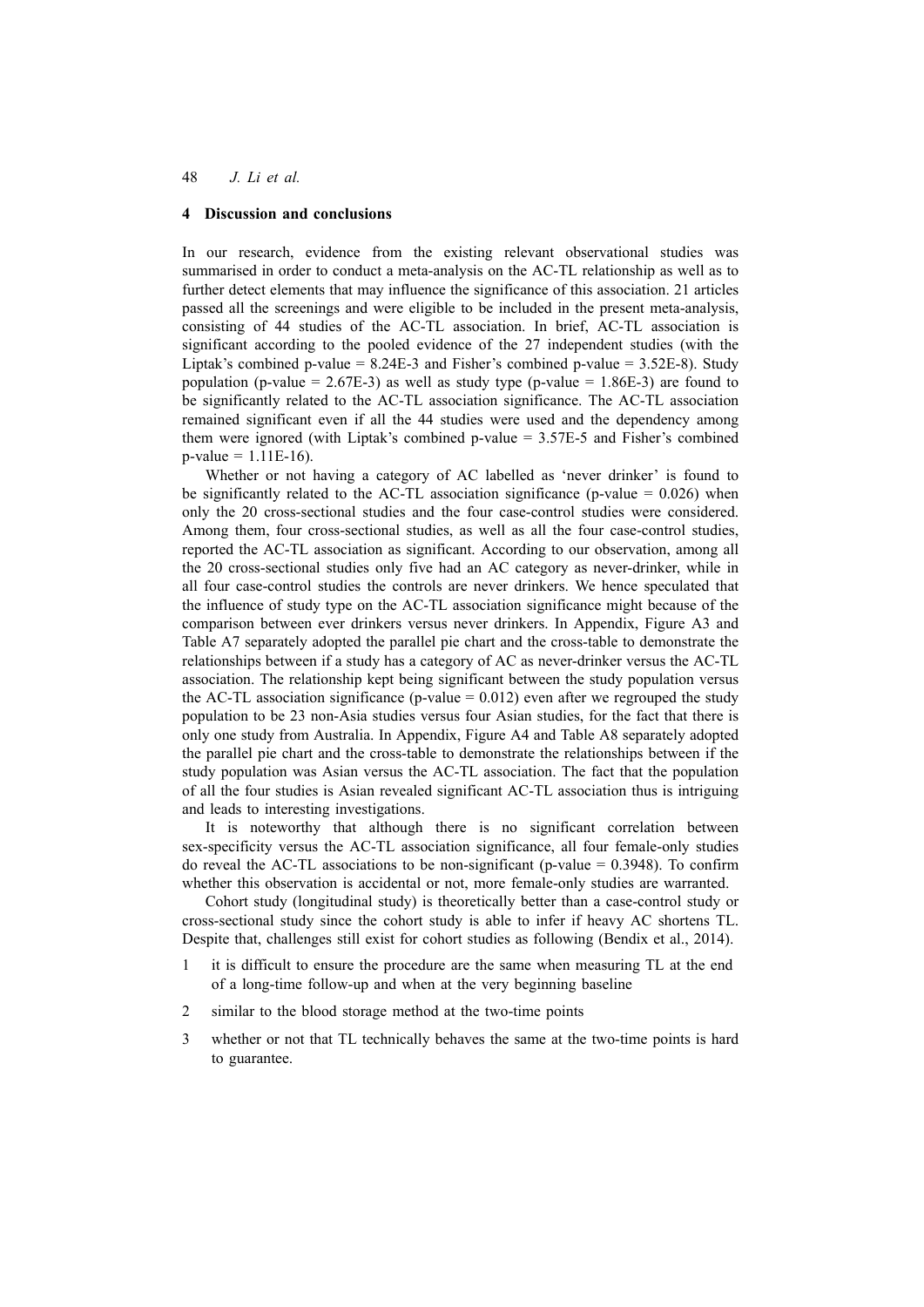Another potentially important factor in the AC-TL association is genetics. Subjects that carrying the common ADH1B\*1/\*1 (rs1229984) genotype were reported to more intend to abuse alcohol as well as exhibiting shorter TL (Pavanello et al., 2011). Only among the carriers of the mutant alleles (CT and TT) of ALDH2 (rs2074356), a large amount of AC was found to be inversely correlated with leukocyte TL (Shin and Baik, 2016). Researches above implied that genetics makes a helpful difference in identifying subtypes of subjects that have significant AC-TL associations. Certain studies merely gave upper or lower borders of p-values. For example, one study reported that the p-value < 0.001 while accessing the influence of interaction between AC and ADH1B genotypes on TL among 255 controls (Pavanello et al., 2011). For another four studies it reported p-values < 0.0001 (Pavanello et al., 2011). Another research reported p-value > 0.05 (Harris et al., 2006). When we calculated Liptak's weighted p-value and Fisher's combined p-value, we set p-value =  $0.0009$  when a study claims its p-value  $< 0.001$ , set p-value  $= 0.00009$  for the four studies with p-value  $\leq 0.0001$ , and set p-value  $= 0.962$ (the upper boundary of p-value among all the 44 studies) for the study with p-value > 0.05.

A few studies reported mean-age merely for each subject groups [e.g., for each TL tertile (Houben et al., 2011)]. Average of these groups' means was taken when whether or not age would influence the AC-TL association significance was investigated. Among all the 21 articles, six of them embodied more than one study that explored the AC-TL association. Among the 27 studies, Pavanello et al. (2011) embodied one cross-sectional study plus one case-control study, Bekaert et al. (2007) and Fyhrquist et al. (2011) both include one female-only study and one male-only study. For Weischer et al. (2014), Bendix et al. (2014) and Strandberg et al. (2012), each of them included one cohort study, and one cross-sectional study. The AC-TL association significance in diverse kinds of analyses within the same paper is assumed to be independent.

The large difference remains for the TL quantifications among the 27 studies. 16 studies quantified TL as ratio or proportion. Among the 16 analyses, one adopted normalised telomere-to-centromere ratio (NTCR) (Aida et al., 2011) and other 15 adopted T/S (the relative telomere to single-copy gene) ratio (Pavanello et al., 2011; Liu et al., 2009, 2011; Cassidy et al., 2010; Hou et al., 2009; Latifovic et al., 2015; Mirabello et al., 2009; Starnino et al., 2016; Weischer et al., 2014; Bendix et al., 2014; Mather et al., 2010; Shin and Baik, 2016). One evaluated TL by terminal restriction fragment (TRF) (Marcon et al., 2012). One evaluated TL with Z-score of T/S ratio (Qi et al., 2012). Two used the logarithm of TL (Fyhrquist et al., 2011; Shin and Baik, 2016). Three divided TL into four (Weischer et al., 2014) or three categories (Houben et al., 2011; Kozlitina and Garcia, 2012). Nine employed kb (kilobase) as the unit of TL. The large difference existing for the quantification of TL brought great difficulties aggregating data and interpreting results. In the future, it is very helpful if we build standard guidance on the TL quantification.

Similarly, a large difference exists for the AC quantifications among the 27 studies. 23 studies assessed AC on a continuous scale as alcoholic beverages perday (Pavanello et al., 2011; Qi et al., 2012; Weischer et al., 2014), beverages per week (Liu et al., 2009; Harris et al., 2006; Latifovic et al., 2015; Starnino et al., 2016; Bekaert et al., 2007; Bendix et al., 2014; Mather et al., 2010), g (grams) per day (Liu et al., 2011; Cassidy et al., 2010; Houben et al., 2011; Kozlitina and Garcia, 2012; Marcon et al., 2012; Mirabello et al., 2009; Shin and Baik, 2016), and g per week (Strandberg et al., 2012). Among them, a standard alcoholic beverage is multifarious from 12 g alcohol,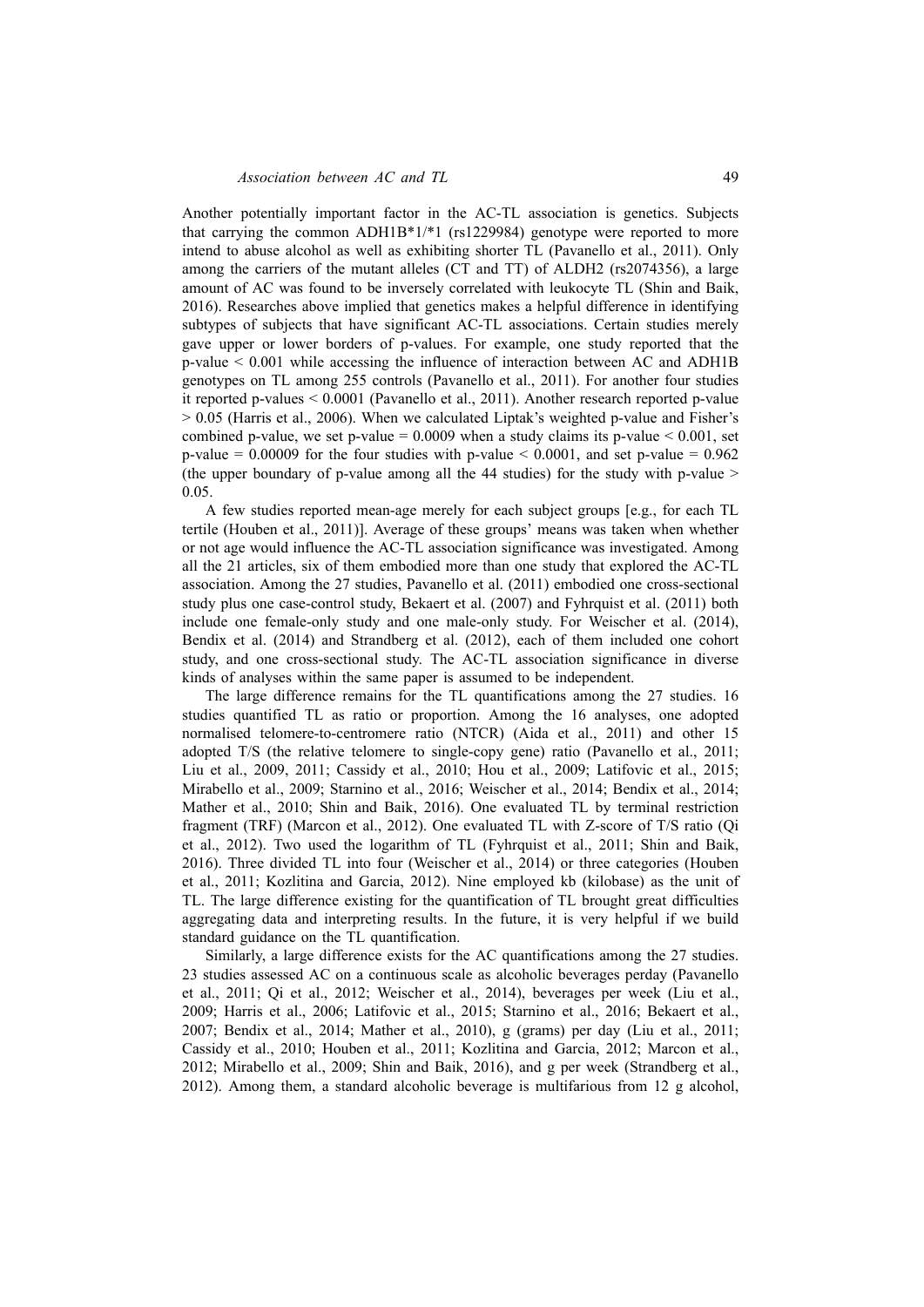1.5 oz. liquor, 5 oz. wine (1 glass), to 12 oz. beer (1 bottle). One study assessed AC as total drink-years (total years of alcohol use \* yearly frequency) (Hou et al., 2009). Other analyses applied categorised AC. One described an ever-drinker as a person who drinks at least one serving of liquor  $(1.5 \text{ oz.})$ , wine  $(4 \text{ oz.})$ , or beer  $(12 \text{ oz.})$  per month for at least six months, while an analysis classified AC with four categories: non-drinker,  $\leq$ 10, 10–29, and  $\geq$ 29 years of drinking alcohol (Hou et al., 2009). Two studies used the natural logarithm of AC (Bekaert et al., 2007). Three reported nothing about the AC quantifications (Aida et al., 2011; Fyhrquist et al., 2011). In the future, it is very helpful if we build standard guidance on the AC quantification.

Of all the 27 main studies included in our present meta-analysis, 15 gave test statistic values, and four of which described positive AC-TL associations (Liu et al., 2009, 2011; Mirabello et al., 2009; Qi et al., 2012). That is, the more AC, the longer the TL. Two of the four positive associations are statistically significant (Liu et al., 2009, 2011). Liu et al. (2009) brought a potential explanation for this significant positive association: drinking alcohol activates telomere in target tissues. They also reported that the possibility of accidental discovery is unable to be ruled out since the size of each subgroup is limited Liu et al. (2009). Liu et al. (2009) mentioned nothing about how they defined the 'ever-drinkers' category. Further, inspection is expected to evaluate the differences of the AC-TL association among heavy-, moderate- and never-drinkers.

Despite that telomere shortening is natural in ageing, it is influenced by many other elements, such as paternal age at birth, ethnicity, gender, age, telomere maintenance genes, genetic mutations of telomere, inflammation and oxidative stress, environmental, psychosocial, behavioural exposures and so on. Defects in TL are associated with certain age-related diseases, cancers, and premature ageing syndromes. Alcohol drinks, being an oxidation source, a behavioural exposure, and one of the most global used recreational drugs, has been identified as a cause of many kinds of cancers. Both telomere shortening and heavy alcohol drinking are related to cancer and are important to public health.

All in all, although the massive difference exists in AC and TL quantification methods hindered us from using meta-analysis and aggregating the relevant evidence. Our research still managed to aggregate the p-values of 27 relevant analyses with a total sample size as 35,891 and revealed the AC-TL association to be significant on the basis of Liptak's weighted p-value plus Fisher's combined p-value. Factors like study type (cohort, cross-sectional, or case-control study), population (European, Asian, or American), and gender of the subject, may influence the AC-TL association. To the best of our knowledge, our present study is the first meta-analysis to aggregate evidence about the AC-TL association, it not only preliminarily obtained an association but also demonstrated the feasibility and validity of this research direction.

In the future, if the AC and TL quantifications can be standardised meanwhile both beneficial and deteriorating effects of AC to human health are taken into consideration. It is beneficial for scientists to disclose the true relationship between AC and TL. And that result can be applied to many fields varied from public health, molecular biology, epidemiology to cancer study.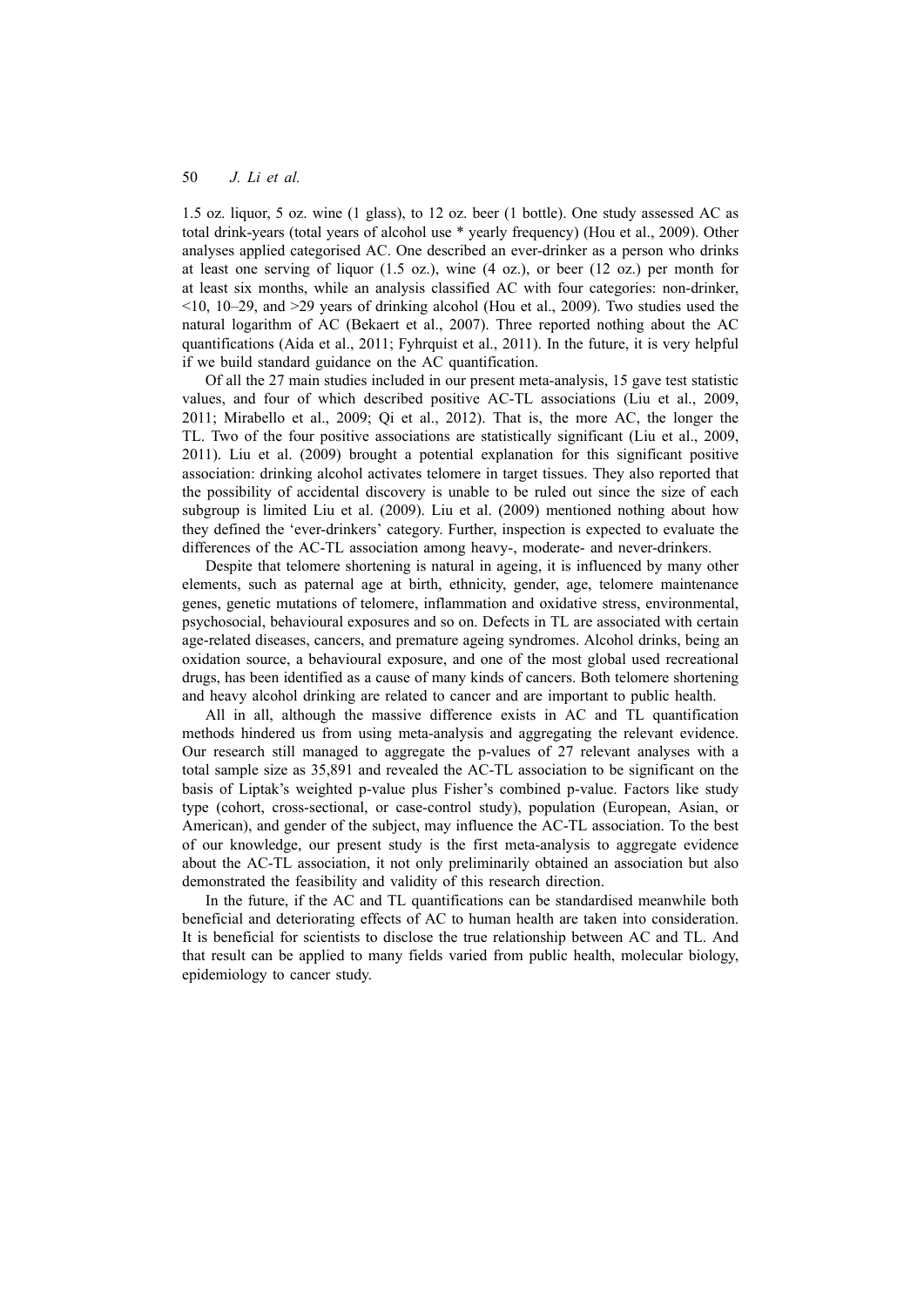#### **References**

- Aida, J., Yokoyama, A., Izumiyama, N., Nakamura, K.I., Ishikawa, N., Poon, S.S., Fujiwara, M., Sawabe, M., Matsuura, M. and Arai, T. (2011) 'Alcoholics show reduced telomere length in the oesophagus', *Journal of Pathology*, Vol. 223, No. 3, pp.410–416.
- Bagnardi, V., Rota, M., Botteri, E., Tramacere, I., Islami, F., Fedirko, V., Scotti, L., Jenab, M., Turati, F. and Pasquali, E. (2015) 'Alcohol consumption and site-specific cancer risk: a comprehensive dose-response meta-analysis', *British Journal of Cancer*, Vol. 112, No. 3, pp.580–593.
- Bekaert, S., De Meyer, T., Rietzschel, E.R., De Buyzere, M.L., De Bacquer, D., Langlois, M., Segers, P., Cooman, L., Van Damme, P. and Cassiman, P. (2007) 'Telomere length and cardiovascular risk factors in a middle-aged population free of overt cardiovascular disease', *Aging Cell* 18 June, Vol. 6, No. 5, pp.639–647.
- Bendix, L., Thinggaard, M., Fenger, M., Kolvraa, S., Avlund, K., Linneberg, A. and Osler, M. (2014) 'Longitudinal changes in leukocyte telomere length and mortality in humans', *J. Gerontol. A Biol. Sci. Med. Sci.*, Vol. 69, No. 2, pp.231–239.
- Blasco, M.A. (2005) 'Telomeres and human disease: ageing, cancer and beyond', *Nature Reviews Genetics*, Vol. 6, No. 8, pp.611–22.
- Cassidy, A., De Vivo, I., Liu, Y., Han, J., Prescott, J., Hunter, D.J. and Rimm, E.B. (2010) 'Associations between diet, lifestyle factors, and telomere length in women', *American Journal of Clinical Nutrition*, Vol. 91, No. 5, pp.1273–1280.
- Clarkson, D.B., Fan, Y.A. and Joe, H. (1993) 'A remark on algorithm 643: FEXACT: an algorithm for performing Fisher's exact test in r *×* c contingency tables', *ACM Transactions on Mathematical Software*, Vol. 19, No. 4, pp.484–488.
- DerSimonian, R. and Laird, N. (1986) 'Meta-analysis in clinical trials', *Controlled Clin. Trials*, Vol. 7, No. 3, pp.177–188.
- Fyhrquist, F., Silventoinen, K., Saijonmaa, O., Kontula, K., Devereux, R.B., De Faire U., Os, I. and Dahlof, B. (2011) 'Telomere length and cardiovascular risk in hypertensive patients with left ventricular hypertrophy: the life study', *Journal of Human Hypertension*, Vol. 25, No. 6, pp.711–718.
- Harris, S.E., Deary, I.J., Macintyre, A., Lamb, K.J., Radhakrishnan, K., Starr, J.M., Whalley, L.J. and Shiels, P.G. (2006) 'The association between telomere length, physical health, cognitive ageing, and mortality in non-demented older people', *Neuroscience Letters*, Vol. 406, No. 3, pp.260–264.
- Hayashi, M.T., Cesare, A.J., Teresa, R. and Jan, K. (2015) 'Cell death during crisis is mediated by mitotic telomere deprotection', *Nature*, Vol. 522, No. 7557, pp.492–496.
- Hou, L., Savage, S.A., Blaser, M.J., Perezperez, G., Hoxha, M., Dioni, L., Pegoraro, V., Dong, L.M., Zatonski, W. and Lissowska, J. (2009) 'Telomere length in peripheral leukocyte DNA and gastric cancer risk', *Cancer Epidemiology, Biomarkers and Prevention*, Vol. 18, No. 11, pp.3103–3109.
- Houben, J.M., Giltay, E.J., Rius-Ottenheim, N., Hageman, G.J. and Kromhout, D. (2011) 'Telomere length and mortality in elderly men: the Zutphen elderly study', *J. Gerontol. A Biol. Sci. Med. Sci.*, Vol. 66, No. 1, pp.38–44.
- Hu, J., Dong, Y., Chen, X., Liu, Y., Ma, D., Liu, X., Zheng, R., Mao, X., Chen, T. and He, W. (2015) 'Prevalence of suicide attempts among Chinese adolescents: a meta-analysis of cross-sectional studies', *Comprehensive Psychiatry*, Vol. 61, pp.78–89.
- Kozlitina, J. and Garcia, C.K. (2012) 'Red blood cell size is inversely associated with leukocyte telomere length in a large multi-ethnic population', *PLoS One*, Vol. 7, No. 12, p.e51046.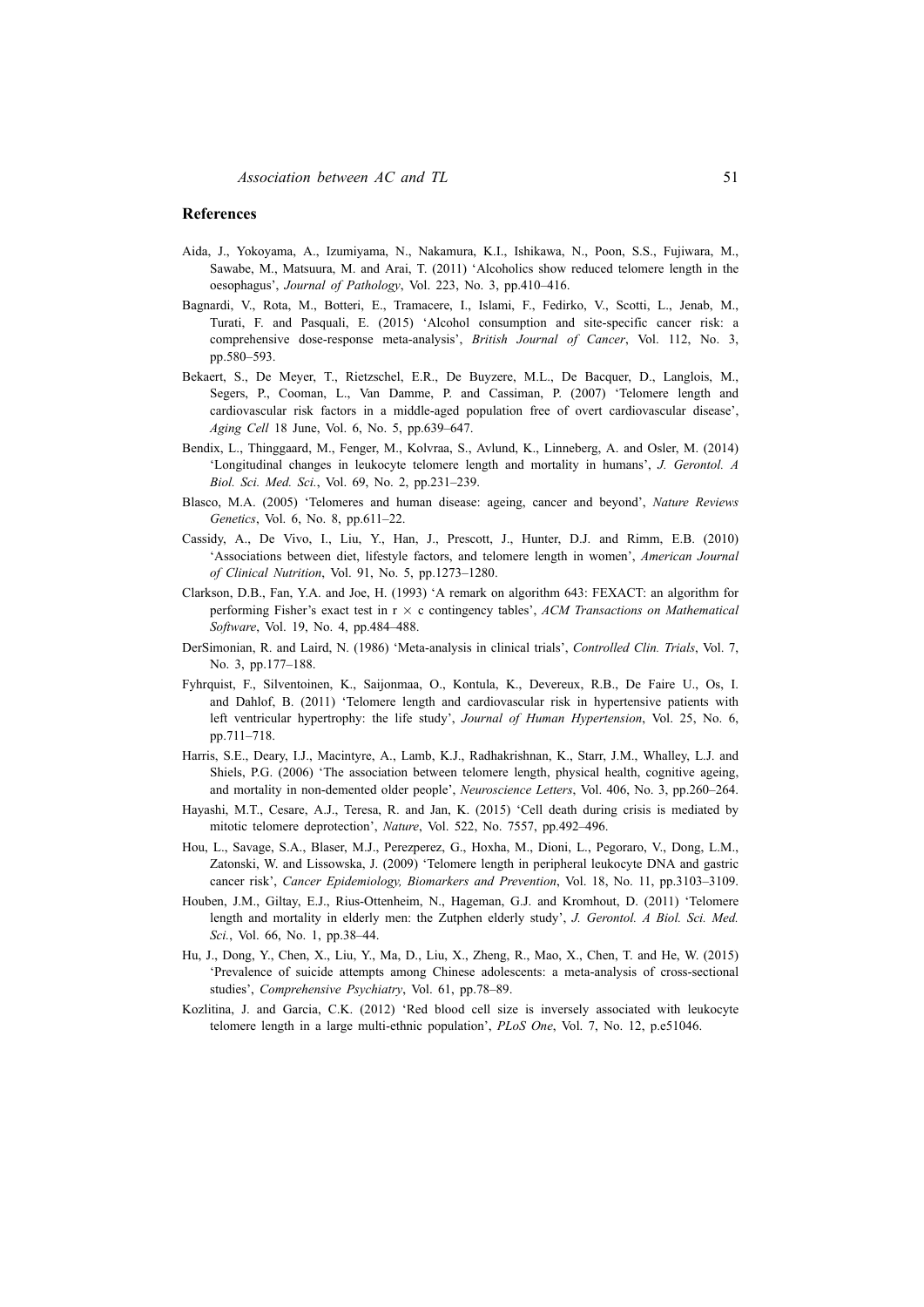- Latifovic, L., Peacock, S.D., Massey, T.E. and King, W.D. (2015) 'The influence of alcohol consumption, cigarette smoking, and physical activity on leukocyte telomere length', *Cancer Epidemiology Biomarkers and Prevention*, Vol. 25, No. 2, pp.374–380.
- Liu, X., Bao, G., Huo, T., Wang, Z., He, X. and Dong, G. (2009) 'Constitutive telomere length and gastric cancer risk: case-control analysis in Chinese Han population', *European Journal of Epidemiology*, Vol. 100, No. 7, pp.1300–1305.
- Liu, J., Yang, Y., Zhang, H., Zhao, S., Liu, H., Ge, N., Yang, H., Xing, J.L. and Chen, Z. (2011) 'Longer leukocyte telomere length predicts increased risk of Hepatitis B virus-related hepatocellular carcinoma: a case-control analysis', *Cancer*, Vol. 117, No. 18, pp.4247–4256.
- Londono-Vallejo, J.A. (2008) 'Telomere instability and cancer', *Biochimie*, Vol. 90, No. 1, pp.73–82.
- Marcon, F., Siniscalchi, E., Crebelli, R., Saieva, C., Sera, F., Fortini, P., Simonelli, V. and Palli, D. (2012) 'Diet-related telomere shortening and chromosome stability', *Mutagenesis*, Vol. 27, No. 1, pp.49–57.
- Mather, K.A., Jorm, A.F., Milburn, P.J., Tan, X., Easteal, S. and Christensen, H. (2010) 'No associations between telomere length and age-sensitive indicators of physical function in mid and later life', *Journals of Gerontology*, Vol. 65A, No. 8, pp.792–799.
- Mehta, C.R. and Patel, N.R. (1983) 'A network algorithm for performing Fisher's exact test in r *∗* c contingency tables', *Publications of the American Statistical Association*, Vol. 78, No. 382, pp.427–434.
- Mirabello, L., Huang, W-Y., Wong, J.Y.Y., Chatterjee, N., Reding, D., Crawford, E.D., De Vivo, I., Hayes, R.B. and Savage, S.A. (2009) 'The association between leukocyte telomere length and cigarette smoking, dietary and physical variables, and risk of prostate cancer', *Aging Cell*, Vol. 8, No. 5, pp.405–413.
- Ornish, D., Lin, J., Chan, J.M., Epel, E., Kemp, C., Weidner, G., Marlin, R., Frenda, S.J., Magbanua, M.J.M. and Daubenmier, J. (2013) 'Effect of comprehensive lifestyle changes on telomerase activity and telomere length in men with biopsy-proven low-risk prostate cancer: 5-year follow-up of a descriptive pilot study', *Lancet Oncology*, Vol. 14, No. 11, pp.1112–1120.
- Pavanello, S., Hoxha, M., Dioni, L., Bertazzi, P.A., Snenghi, R., Nalesso, A., Ferrara, S.D., Montisci, M. and Baccarelli, A. (2011) 'Shortened telomeres in individuals with abuse in alcohol consumption', *International Journal of Cancer*, Vol. 129, No. 4, pp.983–992.
- Qi, S., Ling, S., Prescott, J., Chiuve, S.E., Hu, F.B., De Vivo, I., Stampfer, M.J., Franks, P.W., Manson, J.A.E. and Rexrode, K.M. (2012) 'Healthy lifestyle and leukocyte telomere length in U.S. women', *PLoS One*, Vol. 7, No. 5, p.e38374.
- Raffa, G.D. and Cenci, G. (2015) *Telomere*, John Wiley & Sons, Ltd.
- Schuckit, M.A. (2014) 'Recognition and management of withdrawal delirium (delirium tremens)', *New England Journal of Medicine*, Vol. 371, No. 22, pp.2109–2113, PMID: 25427113.
- Secretan, B., Straif, K., Baan, R., Grosse, Y., El Ghissassi F., Bouvard, V., Benbrahimtallaa, L., Guha, N., Freeman, C. and Galichet, L. (2009) 'A review of human carcinogens – part e: tobacco, areca nut, alcohol, coal smoke, and salted fish', *Lancet Oncology*, Vol. 10, No. 11, pp.1033–1034.
- Shin, C. and Baik, I. (2016) 'Associations between alcohol consumption and leukocyte telomere length modified by a common polymorphism of ALDH2', *Alcoholism-clinical and Experimental Research*, Vol. 40, No. 4, pp.765–771.
- Smyth, A., Teo, K.K., Rangarajan, S., O'Donnell, M., Zhang, X., Rana, P., Leong, D.P., Dagenais, G., Seron, P. and Rosengren, A. (2015) 'Alcohol consumption and cardiovascular disease, cancer, injury, admission to hospital, and mortality: a prospective cohort study', *Lancet*, Vol. 386, No. 10007, pp.1945–1954.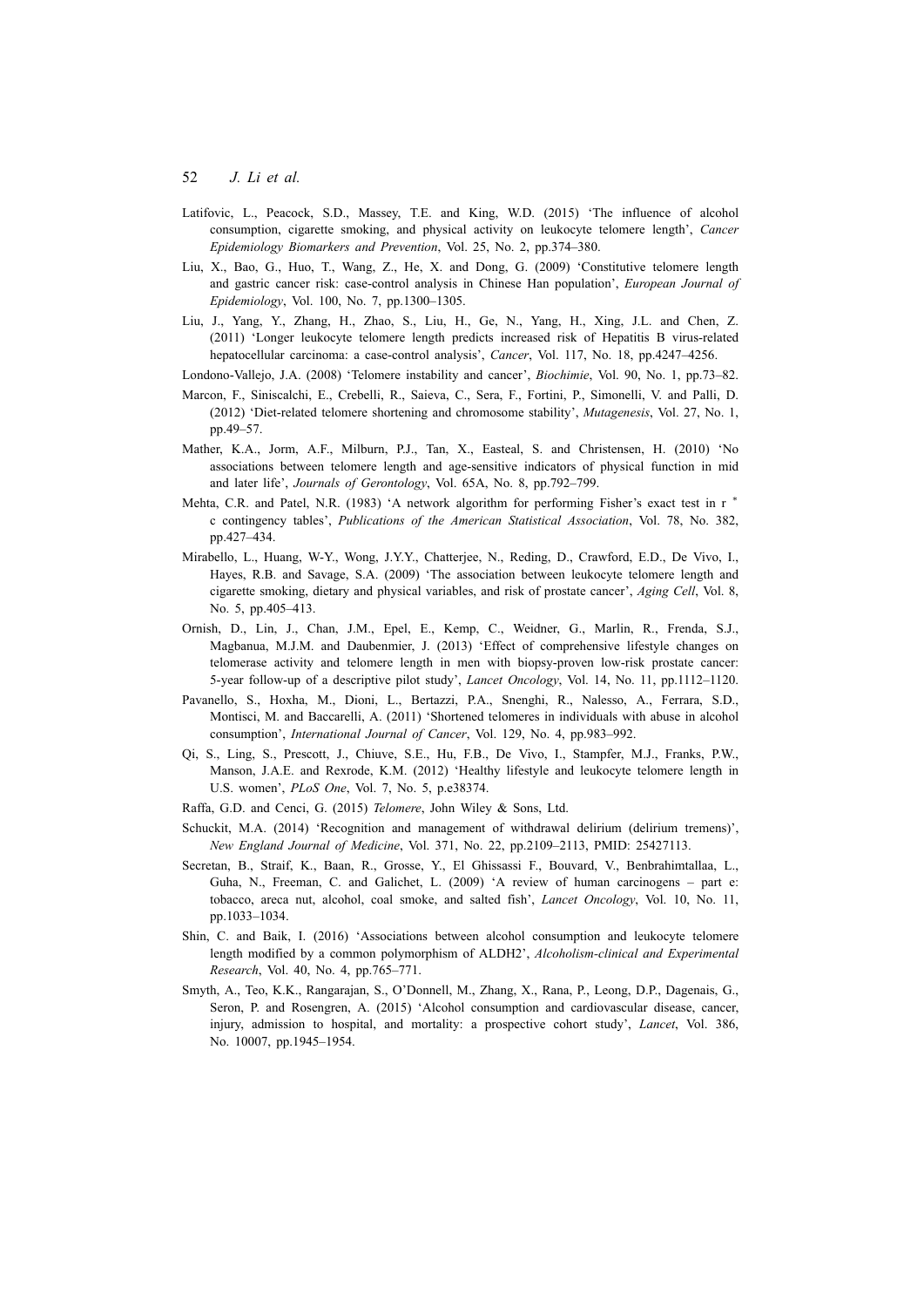- Stang, A. (2010) 'Critical evaluation of the Newcastle-Ottawa scale for the assessment of the quality of nonrandomized studies in meta-analyses', *European Journal of Epidemiology*, Vol. 25, No. 9, pp.603–605.
- Starnino, L., Busque, L., Tardif, J.C. and D'Aposantono, B. (2016) 'Psychological profiles in the prediction of leukocyte telomere length in healthy individuals', *PLoS One*, Vol. 11, No. 10, p.e0165482.
- Strandberg, T.E., Strandberg, A.Y., Saijonmaa, O., Tilvis, R.S., Pitkala, K.H. and Fyhrquist, F. (2012) 'Association between alcohol consumption in healthy midlife and telomere length in older men. The Helsinki businessmen study', *European Journal of Epidemiology*, Vol. 27, No. 10, pp.815–822.
- United Nations Department of Economic and Social Affairs (UNDESA) (2013) *Global Population Estimates by Age, 1950–2050. In World Population Prospects*, United Nations Department of Economic and Social Affairs.
- Weischer, M., Bojesen, S.E. and Nordestgaard, B.G. (2014) 'Telomere shortening unrelated to smoking, body weight, physical activity, and alcohol intake: 4,576 general population individuals with repeat measurements 10 years apart', *PLoS Genetics*, Vol. 10, No. 3. p.e1004191.
- Won, S.H., Morris, N., Lu, Q. and Elston, R.C. (2010) 'Choosing an optimal method to combine p-values', *Statistics in Medicine*, Vol. 28, No. 11, pp.1537–1553.
- Wong, J.M. and Collins, K. (2003) 'Telomere maintenance and disease', *Lancet*, Vol. 362, No. 9388, pp.983–988.
- World Health Organization (2014) 'Global status report on alcohol and health 2014', *Global Status Report on Alcohol*, Vol. 18, No. 7, pp.1–57.
- Wu, D. and Cederbaum, A.I. (2006) 'Alcohol, oxidative stress, and free radical damage', *Proceedings of the Nutrition Society*, Vol. 65, No. 3, pp.278–290.
- Zglinicki, T.V. (2003) 'Replicative senescence and the art of counting', *Experimental Gerontology*, Vol. 38, No. 11, pp.1259–1264.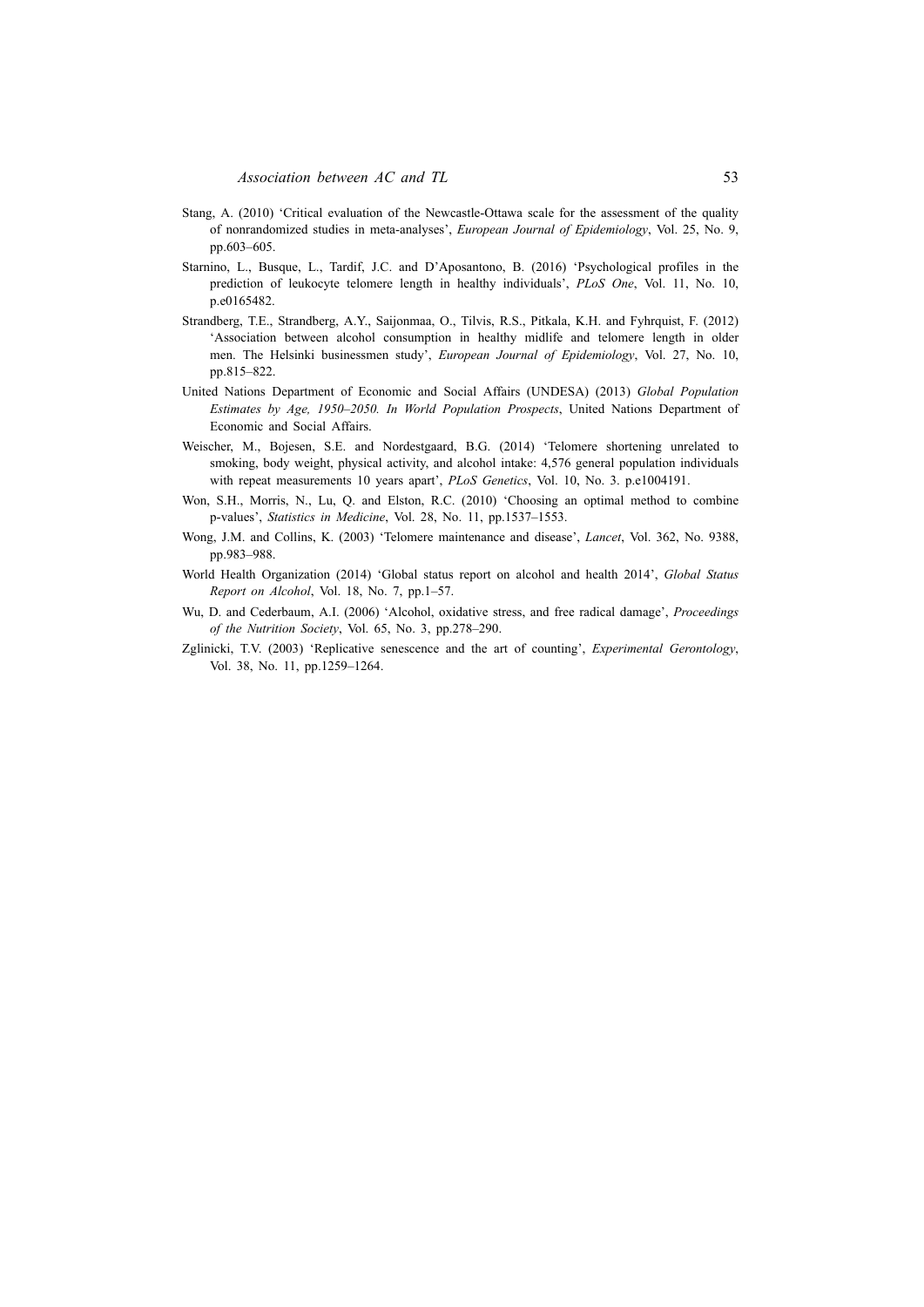### **Appendix**

| studytype      |               |      | firstAuthor publishYear studyDesignOriginal primaryAnalysis sigAssoc                                                                                                                              |                                |               | bothSex     |                  |               |                |                |                       |           | p-value testStat nTotal meanAge sepNonDrinker continent qualityEvaluationTool studyQuality                                                                                            |                         |
|----------------|---------------|------|---------------------------------------------------------------------------------------------------------------------------------------------------------------------------------------------------|--------------------------------|---------------|-------------|------------------|---------------|----------------|----------------|-----------------------|-----------|---------------------------------------------------------------------------------------------------------------------------------------------------------------------------------------|-------------------------|
| crossSectional | Harris        | 2006 | Cross-sectional                                                                                                                                                                                   |                                | ş             | Both        | 0.962            | ≸             | $\frac{85}{2}$ | Ŕ,             |                       | Europe    | AHRQ                                                                                                                                                                                  | $\overline{\mathbb{S}}$ |
| crossSectional | Bekaert       | 2007 | ongitudinal study                                                                                                                                                                                 | 222                            | $\tilde{z}$   | Vomen only  | 0.682            | 7.453         | $^{129}$       | 45.9           | zzz                   | Europe    | SON                                                                                                                                                                                   | 8/9                     |
| crossSectional | Bekaert       | 2007 | ongitudinal study                                                                                                                                                                                 |                                | $\tilde{z}$   | Men only    | 0.63             | $-8.033$      | 1218           | 46.1           |                       | Europe    | <b>NOS</b>                                                                                                                                                                            | 8/9                     |
| crossSectional | Hou           | 2009 | Case-control study                                                                                                                                                                                | 22                             | $\tilde{z}$   | <b>Both</b> | 0.06             | ≸             | 416            | 65.5           | $\rightarrow$         | Europe    | SON                                                                                                                                                                                   | 7/9                     |
| crossSectional | Mirabello     | 2009 | Vested case-control                                                                                                                                                                               |                                | $\tilde{z}$   | Men only    | 0.799            | 0.006         | 1661           | 2              | $\mathbb{Z}$          | USA       | <b>NOS</b>                                                                                                                                                                            | 9/6                     |
|                |               |      | study                                                                                                                                                                                             |                                |               |             |                  |               |                |                |                       |           |                                                                                                                                                                                       |                         |
| crossSectional | Houben        | 2010 | Longitudinal study                                                                                                                                                                                |                                | ż             | Men only    | 0.28             | ≸             | 203            | 78.47          | ↣                     | Europe    | <b>NOS</b>                                                                                                                                                                            | $\frac{8}{9}$           |
| crossSectional | Mather        | 2010 | Cross-sectional                                                                                                                                                                                   | 228                            | Yes           | Both        | 0.008            | 0.155         | 646            | 56.75          |                       | Australia | <b>HRQ</b>                                                                                                                                                                            | Ξ                       |
| crossSectional | Cassidy       | 2010 | Cross-sectional                                                                                                                                                                                   |                                | $\tilde{z}$   | Vomen only  | 0.59             | Ź             | 2284           | 58.86          | ZZ                    | USA       | AHRQ                                                                                                                                                                                  | $\bar{\Xi}$             |
| crossSectional | 'yhrquist     | 2011 | ongitudinal study                                                                                                                                                                                 | $\stackrel{\circ}{\mathsf{z}}$ | $\tilde{z}$   | Vomen only  | 0.962            | ≸             | 668            | 65             | $\frac{4}{2}$         | Europe    | NOS                                                                                                                                                                                   | 8/9                     |
| crossSectional | Fyhrquist     | 2011 | ongitudinal study                                                                                                                                                                                 | $\tilde{z}$                    | $\tilde{z}$   | Men only    | 0.962            | £             | 603            | 63             | $\tilde{z}$           | Europe    | <b>NOS</b>                                                                                                                                                                            | 8/9                     |
| crossSectional | Pavanello     | 2011 | Case-control study                                                                                                                                                                                | Yes                            | Yes           | Men only    | 0.003            | $\frac{1}{2}$ | 457            | $\overline{4}$ | $\blacktriangleright$ | Europe    | NOS                                                                                                                                                                                   | 6/9                     |
| crossSectional | Pavanello     | 2011 | Case-control study                                                                                                                                                                                | Yes<br>Yes                     |               | Men only    | 0.92             | ≸             | 200            | 384            | $\succ$ $\succ$       | Europe    | NOS                                                                                                                                                                                   | 69                      |
| crossSectional | Pavanello     | 2011 | Case-control study                                                                                                                                                                                |                                | 22            | Men only    | 0.55             | ≸             | 257            |                |                       | Europe    | <b>NOS</b>                                                                                                                                                                            | 69                      |
| crossSectional | Strandberg    | 2012 | ongitudinal study                                                                                                                                                                                 |                                |               | Men only    | $\Xi$            | $-0.08$       | 499            | 75.7           | $Z$ $Z$               | Europe    | NOS                                                                                                                                                                                   | 7/9                     |
| crossSectional | Kozlitina     | 2012 | ongitudinal study                                                                                                                                                                                 | $X \times S$                   | 222           | Both        | 0.526            | $\lessapprox$ | 3157           | $50\,$         |                       | USA       | NOS                                                                                                                                                                                   | 69                      |
| crossSectional | $\sin$        | 2012 | Cross-sectional                                                                                                                                                                                   |                                |               | Women only  | 0.93             | 0.001         | 5862           | 58.7           | $\mathbb{Z}$          | USA       | AHRQ                                                                                                                                                                                  | $\overline{5}$          |
| crossSectional | Marcon        | 2012 | Cross-sectional                                                                                                                                                                                   | $\tilde{z}$                    | $\tilde{z}$   | Both        | 0.962            | $-0.006$      | 56             | 56             | z                     | Europe    | AHRQ                                                                                                                                                                                  | $\overline{8}$          |
| crossSectional | Bendix        | 2014 | ongitudinal study                                                                                                                                                                                 | $\tilde{z}$                    | $\tilde{z}$   | Both        | 717              | 0.0001        | 1762           | 44.7           | $\mathbb{Z}$          | Europe    | NOS                                                                                                                                                                                   | 8/9                     |
| crossSectional | <b>Bendix</b> | 2014 | ongitudinal study                                                                                                                                                                                 | $\tilde{z}$                    | $\frac{1}{2}$ | Both        | 0.78             | $-0.001$      | 2214           | 55             | $\mathbb{Z}$          | Europe    | NOS                                                                                                                                                                                   | 8/9                     |
| crossSectional | Weischer      | 2014 | ongitudinal study                                                                                                                                                                                 | Yes                            | $\tilde{z}$   | Both        | $\overline{0}$ . | ≸             | 4576           | 54.25          | $\mathbb{Z}$          | Europe    | <b>NOS</b>                                                                                                                                                                            | 7/9                     |
| crossSectional | Weischer      | 2014 | ongitudinal study                                                                                                                                                                                 | Yes                            | Yes           | Both        | $\overline{0}$   | Ź             | 4576           | 54.25          |                       | Europe    | <b>NOS</b>                                                                                                                                                                            |                         |
| Notes:         |               |      | $N = \text{no}$ , $Y = \text{yes}$ , $NA = \text{not available}$ (i.e., missing value), studytype indicating the study type of the AC-TL association, firstAuthor indicating the last name of the |                                |               |             |                  |               |                |                |                       |           |                                                                                                                                                                                       |                         |
|                |               |      |                                                                                                                                                                                                   |                                |               |             |                  |               |                |                |                       |           | first author, publishYear indicating the article publication year, studyDesignOriginal indicating the original study design of the article, primaryAnalysis indicating if the primary |                         |
| goal,          |               |      | of the study is to investigate the AC-TL association, sigAssoc indicating if the AC-TL association is significant $e^*p < 0.05$ ), bothSex indicating if the                                      |                                |               |             |                  |               |                |                |                       |           | AC-TL association                                                                                                                                                                     |                         |
|                |               |      |                                                                                                                                                                                                   |                                |               |             |                  |               |                |                |                       |           | study is based on women-only data, men-only data, or based on both women and men data, pvalue is the p-value for testing the AC-TL association, testStat test statistic,              |                         |
|                |               |      |                                                                                                                                                                                                   |                                |               |             |                  |               |                |                |                       |           | nTotal is the number of total sample size in the AC-TL association study, meanAge mean age of subjects in the AC-TL association study, sepNonDrinker indicating if the                |                         |
|                |               |      | AC-TL association study includes a non-drinker category, continent indicating which continent the subjects were from                                                                              |                                |               |             |                  |               |                |                |                       |           |                                                                                                                                                                                       |                         |

**Table A1** The information of the 44 analyses in the 21 articles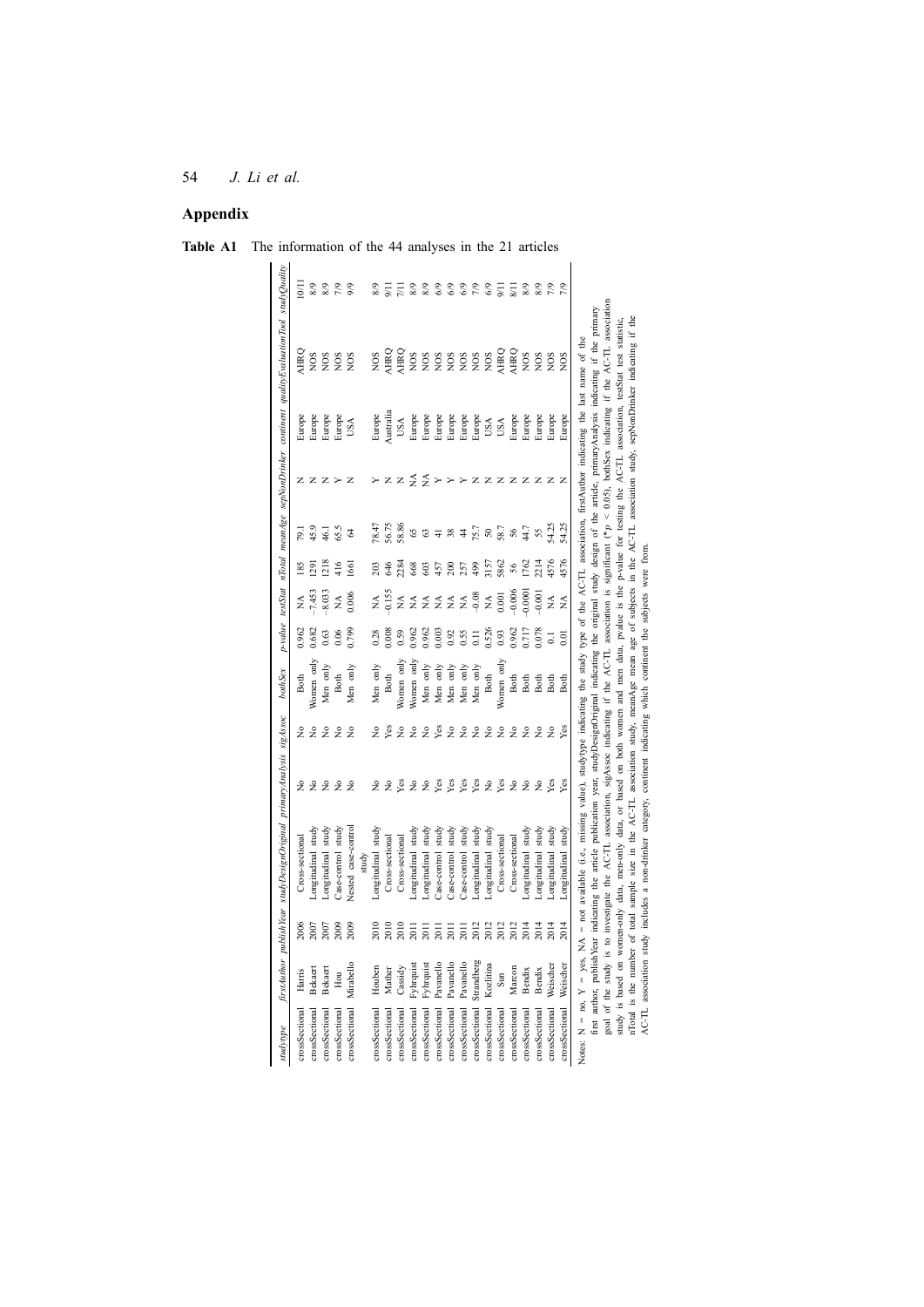| TrstAuthor publishYear studyDesignOriginal primaryAnalysis sigAssoc |                                                                             | bothSex                                  | p-value | estStat                                                                                                                             |                                                                               |                                                                                                                                  |                                                                                  |             | rTotal meanAge sepNonDrinker continent qualityEvaluationTool studyQuality |                                                                                                                                                                                                                                                                                                                                                                                                                                                                                                                                                                                                                                                                                                                                                                                                                                                                                                                                                         |
|---------------------------------------------------------------------|-----------------------------------------------------------------------------|------------------------------------------|---------|-------------------------------------------------------------------------------------------------------------------------------------|-------------------------------------------------------------------------------|----------------------------------------------------------------------------------------------------------------------------------|----------------------------------------------------------------------------------|-------------|---------------------------------------------------------------------------|---------------------------------------------------------------------------------------------------------------------------------------------------------------------------------------------------------------------------------------------------------------------------------------------------------------------------------------------------------------------------------------------------------------------------------------------------------------------------------------------------------------------------------------------------------------------------------------------------------------------------------------------------------------------------------------------------------------------------------------------------------------------------------------------------------------------------------------------------------------------------------------------------------------------------------------------------------|
| Yes<br>Cross-sectional                                              | ż                                                                           | Both                                     | 0.57    | abstainer; $-0.055+\nu$<br>$-(se = 0.046)$ for<br>$(\text{coef} = -0.014)$ +/<br>$-0.024 + (-0.050$<br>moderate AC:<br>$-0.039$ for | 477                                                                           | 35                                                                                                                               | ≻                                                                                | USA         | AHRQ                                                                      | 5/11                                                                                                                                                                                                                                                                                                                                                                                                                                                                                                                                                                                                                                                                                                                                                                                                                                                                                                                                                    |
| ż<br>Longitudinal study                                             | ż                                                                           | Both                                     | 0.23    | $-1.205$                                                                                                                            | 132                                                                           | 45.34                                                                                                                            |                                                                                  | USA         | SON                                                                       | 9/9                                                                                                                                                                                                                                                                                                                                                                                                                                                                                                                                                                                                                                                                                                                                                                                                                                                                                                                                                     |
| Yes<br>Cross-sectional                                              | Yes                                                                         | Both                                     | 0.04    | Ź                                                                                                                                   | $\overline{171}$                                                              | 57.23                                                                                                                            |                                                                                  | Asia        | <b>HRQ</b>                                                                | $\overline{\overline{}}$                                                                                                                                                                                                                                                                                                                                                                                                                                                                                                                                                                                                                                                                                                                                                                                                                                                                                                                                |
| Yes<br>Longitudinal study                                           | Yes                                                                         | Men only                                 | 0.004   | $-0.13$                                                                                                                             | 499                                                                           | 46.7                                                                                                                             | z                                                                                | Furope      | SON                                                                       | 5/2                                                                                                                                                                                                                                                                                                                                                                                                                                                                                                                                                                                                                                                                                                                                                                                                                                                                                                                                                     |
| £<br>study                                                          | Yes                                                                         | Both                                     | 0.032   | $-0.001$                                                                                                                            | 1356                                                                          |                                                                                                                                  | z                                                                                | Europe      | SON                                                                       | 8/9                                                                                                                                                                                                                                                                                                                                                                                                                                                                                                                                                                                                                                                                                                                                                                                                                                                                                                                                                     |
| study                                                               | Yes                                                                         | Both                                     | 0.005   | $-0.001$                                                                                                                            | 1356                                                                          | 55                                                                                                                               | z                                                                                | Europe      | SON                                                                       | 8/9                                                                                                                                                                                                                                                                                                                                                                                                                                                                                                                                                                                                                                                                                                                                                                                                                                                                                                                                                     |
| study                                                               | Yes                                                                         | Both                                     | 0.014   | $-0.001$                                                                                                                            | 1356                                                                          | 44.7                                                                                                                             |                                                                                  | Europe      | SON                                                                       | 8/9                                                                                                                                                                                                                                                                                                                                                                                                                                                                                                                                                                                                                                                                                                                                                                                                                                                                                                                                                     |
| Yes<br>study                                                        | $\tilde{z}$                                                                 | Both                                     | 0.61    | $-0.154$                                                                                                                            | 4535                                                                          | 54.25                                                                                                                            | z                                                                                |             |                                                                           | $\frac{5}{2}$                                                                                                                                                                                                                                                                                                                                                                                                                                                                                                                                                                                                                                                                                                                                                                                                                                                                                                                                           |
| study                                                               |                                                                             | Both                                     |         |                                                                                                                                     | 4381                                                                          | 54.25                                                                                                                            |                                                                                  | Europe      |                                                                           | $\frac{5}{2}$                                                                                                                                                                                                                                                                                                                                                                                                                                                                                                                                                                                                                                                                                                                                                                                                                                                                                                                                           |
| study                                                               |                                                                             | Both                                     |         | 0.05<br>$meanDiff =$                                                                                                                | 396                                                                           | $53\,$                                                                                                                           |                                                                                  | Asia        |                                                                           | 8/9                                                                                                                                                                                                                                                                                                                                                                                                                                                                                                                                                                                                                                                                                                                                                                                                                                                                                                                                                     |
| study                                                               | Yes                                                                         | Both                                     | 0.016   | 0.07<br>$meanDiff =$                                                                                                                | 378                                                                           |                                                                                                                                  |                                                                                  | Asia        |                                                                           | 8/9                                                                                                                                                                                                                                                                                                                                                                                                                                                                                                                                                                                                                                                                                                                                                                                                                                                                                                                                                     |
| Yes<br>study                                                        | Yes                                                                         | Men onl                                  |         | ₹                                                                                                                                   | 457                                                                           |                                                                                                                                  |                                                                                  | Europe      |                                                                           | 69                                                                                                                                                                                                                                                                                                                                                                                                                                                                                                                                                                                                                                                                                                                                                                                                                                                                                                                                                      |
| study                                                               | Yes                                                                         | Men only                                 |         |                                                                                                                                     | 251                                                                           | $\overline{+}$                                                                                                                   |                                                                                  | Europe      |                                                                           | 69                                                                                                                                                                                                                                                                                                                                                                                                                                                                                                                                                                                                                                                                                                                                                                                                                                                                                                                                                      |
| Yes<br>study                                                        | Yes                                                                         | Men only                                 |         |                                                                                                                                     |                                                                               | $\pm$                                                                                                                            |                                                                                  | Europe      |                                                                           | 69                                                                                                                                                                                                                                                                                                                                                                                                                                                                                                                                                                                                                                                                                                                                                                                                                                                                                                                                                      |
| study                                                               | Yes                                                                         | Men only                                 |         |                                                                                                                                     |                                                                               |                                                                                                                                  |                                                                                  |             |                                                                           | 69                                                                                                                                                                                                                                                                                                                                                                                                                                                                                                                                                                                                                                                                                                                                                                                                                                                                                                                                                      |
| Yes<br>study                                                        | $\tilde{z}$                                                                 | Men only                                 | 0.054   |                                                                                                                                     | 149                                                                           |                                                                                                                                  | z                                                                                | Europe      | NOS                                                                       | 69                                                                                                                                                                                                                                                                                                                                                                                                                                                                                                                                                                                                                                                                                                                                                                                                                                                                                                                                                      |
| Yes<br>study                                                        | Yes                                                                         | Men only                                 | 0.0009  |                                                                                                                                     |                                                                               |                                                                                                                                  | z                                                                                | Europe      |                                                                           | 6/9                                                                                                                                                                                                                                                                                                                                                                                                                                                                                                                                                                                                                                                                                                                                                                                                                                                                                                                                                     |
| Yes<br>study                                                        | $\tilde{z}$                                                                 | Men only                                 | 0.793   | 0.01                                                                                                                                | 400                                                                           | $\overline{4}$                                                                                                                   |                                                                                  | Europe      | SON                                                                       | $6\%$                                                                                                                                                                                                                                                                                                                                                                                                                                                                                                                                                                                                                                                                                                                                                                                                                                                                                                                                                   |
| Yes<br>study                                                        | $\tilde{z}$                                                                 | Men only                                 | 0.649   | 0.04                                                                                                                                | 149                                                                           |                                                                                                                                  | z                                                                                | Europe      |                                                                           | $6\%$                                                                                                                                                                                                                                                                                                                                                                                                                                                                                                                                                                                                                                                                                                                                                                                                                                                                                                                                                   |
| Yes<br>study                                                        |                                                                             | Men only                                 |         |                                                                                                                                     |                                                                               | $\frac{4}{3}$                                                                                                                    |                                                                                  | Europe      |                                                                           | 6/9                                                                                                                                                                                                                                                                                                                                                                                                                                                                                                                                                                                                                                                                                                                                                                                                                                                                                                                                                     |
| study                                                               | Yes                                                                         | Both                                     |         | ≸                                                                                                                                   | $50\,$                                                                        |                                                                                                                                  |                                                                                  | Asia        |                                                                           | 6/9                                                                                                                                                                                                                                                                                                                                                                                                                                                                                                                                                                                                                                                                                                                                                                                                                                                                                                                                                     |
| study                                                               |                                                                             | Both                                     | 0.109   | Ž                                                                                                                                   | 50                                                                            | 57.25                                                                                                                            |                                                                                  | Asia        | SON                                                                       | 3                                                                                                                                                                                                                                                                                                                                                                                                                                                                                                                                                                                                                                                                                                                                                                                                                                                                                                                                                       |
| study                                                               |                                                                             | Both                                     | 0.043   | meanDiff = $0.04$                                                                                                                   |                                                                               |                                                                                                                                  |                                                                                  | Asia        | SON                                                                       |                                                                                                                                                                                                                                                                                                                                                                                                                                                                                                                                                                                                                                                                                                                                                                                                                                                                                                                                                         |
|                                                                     |                                                                             |                                          |         |                                                                                                                                     |                                                                               |                                                                                                                                  |                                                                                  |             |                                                                           |                                                                                                                                                                                                                                                                                                                                                                                                                                                                                                                                                                                                                                                                                                                                                                                                                                                                                                                                                         |
|                                                                     |                                                                             |                                          |         |                                                                                                                                     |                                                                               |                                                                                                                                  |                                                                                  |             |                                                                           |                                                                                                                                                                                                                                                                                                                                                                                                                                                                                                                                                                                                                                                                                                                                                                                                                                                                                                                                                         |
|                                                                     |                                                                             |                                          |         |                                                                                                                                     |                                                                               |                                                                                                                                  |                                                                                  |             |                                                                           |                                                                                                                                                                                                                                                                                                                                                                                                                                                                                                                                                                                                                                                                                                                                                                                                                                                                                                                                                         |
|                                                                     |                                                                             |                                          |         |                                                                                                                                     |                                                                               |                                                                                                                                  |                                                                                  |             |                                                                           |                                                                                                                                                                                                                                                                                                                                                                                                                                                                                                                                                                                                                                                                                                                                                                                                                                                                                                                                                         |
|                                                                     |                                                                             |                                          |         |                                                                                                                                     |                                                                               |                                                                                                                                  |                                                                                  |             |                                                                           |                                                                                                                                                                                                                                                                                                                                                                                                                                                                                                                                                                                                                                                                                                                                                                                                                                                                                                                                                         |
|                                                                     |                                                                             |                                          |         |                                                                                                                                     |                                                                               |                                                                                                                                  |                                                                                  |             |                                                                           |                                                                                                                                                                                                                                                                                                                                                                                                                                                                                                                                                                                                                                                                                                                                                                                                                                                                                                                                                         |
|                                                                     | Yes<br>Yes<br>Yes<br>Yes<br>$z \nvert z$<br>$\hat{z}$<br>$\tilde{z}$<br>2 g | Yes<br>Les<br>$\tilde{z}$<br>$\tilde{z}$ |         | 0.00009<br>0.00009<br>0.00009<br>0.00009<br>0.729<br>0.002<br>0.73<br>0.01                                                          | for high AC<br>$-1.12$<br>$-8.98$<br>$-8.98$<br>0.159<br>0.35<br>0.34<br>0.02 | 206<br>255<br>404<br>251<br>240<br>includes a non-drinker category, continent indicating which continent the subjects were from. | 67.25<br>50.5<br>44.7<br>53<br>38<br>38<br>38<br>$\frac{4}{4}$<br>$\overline{+}$ | z<br>z<br>z | Europe<br>Europe                                                          | goal of the study is to investigate the AC-TL association, sigAssoc indicating if the AC-TL association is significant (*p < 0.05), bothSex indicating if the AC-TL association<br>indicating the article publication year, studyDesignOriginal indicating the original study design of the article, primaryAnalysis indicating if the primary<br>total sample size in the AC-TL association study, meanAge mean age of subjects in the AC-TL association study, sepNonDrinker indicating if the<br>study is based on women-only data, men-only data, or based on both women and men data, pvalue is the p-value for testing the AC-TL association, testStat test statistic,<br>NOS<br><b>SON</b><br>SON<br>NOS<br>NOS<br>NOS<br>NOS<br>NOS<br><b>NOS</b><br><b>NOS</b><br><b>NOS</b><br><b>NOS</b><br>= not available (i.e., missing value), studytype indicating the study type of the AC-TL association, firstAuthor indicating the last name of the |

**Table A1** The information of the 44 analyses in the 21 articles (continued)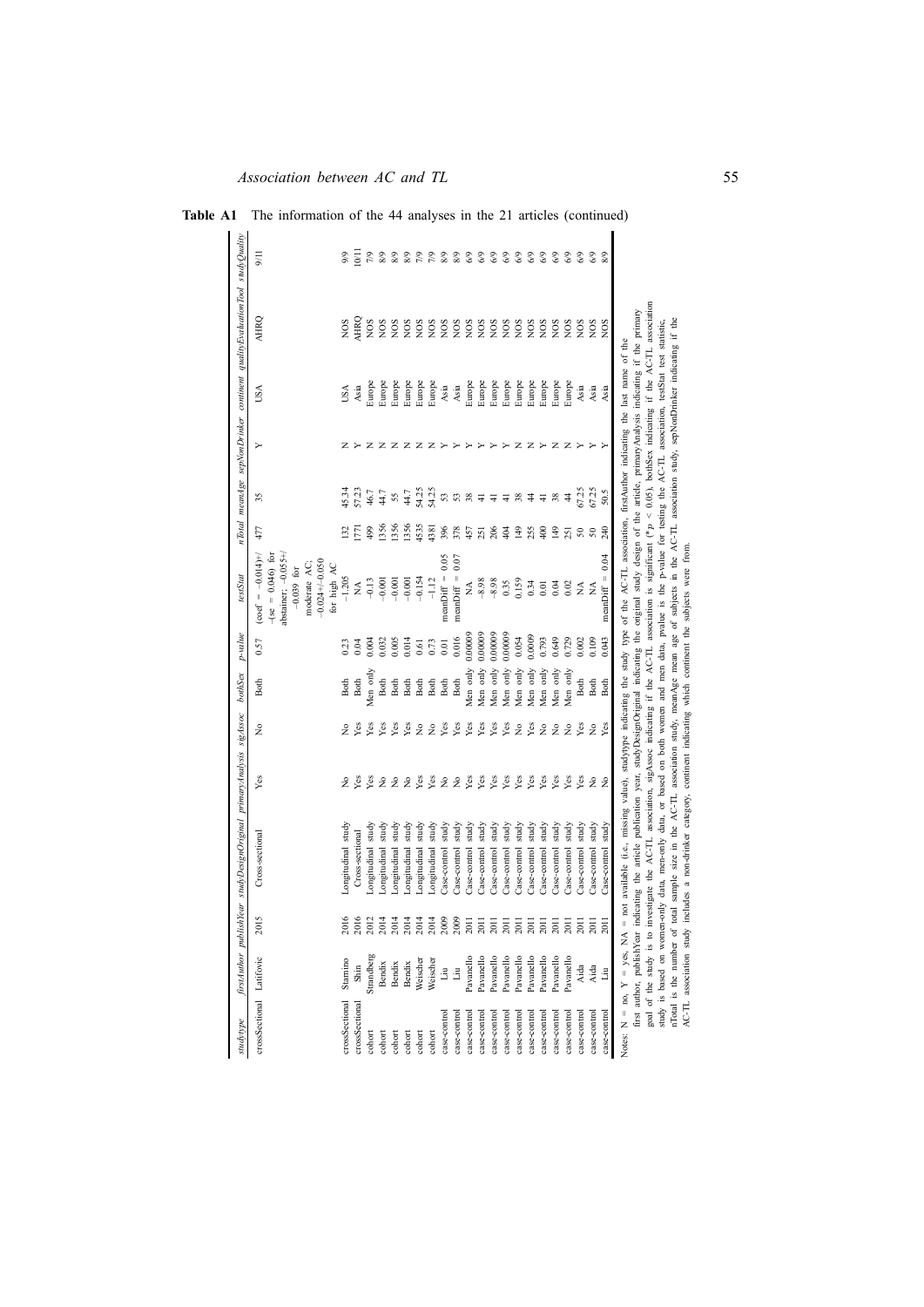| AC-TL association<br>Study type | Significant | Not significant | Total number | Ratio  |
|---------------------------------|-------------|-----------------|--------------|--------|
| Cohort study                    |             |                 |              | 66.70% |
| Case-control study              |             | $_{0}$          |              | 100%   |
| Cross-sectional study           |             | 16              | 20           | 20.00% |
| Total number                    | 10          | 17              | 27           | 37.00% |

**Table A2** Cross table: the relationship between study type and the significance of the AC-TL association

Notes: Type of the study and the significance of AC-TL association was revealed to be significantly relevant by Fisher's exact tests (p-value  $= 1.86E-3$ ) (ratio is the ratio of number of studies with significant AC-TL association to the number of total studies).

**Table A3** Cross table: the relationship between continent and the significance of the AC-TL association

| $AC$ -TL association<br>Continent | Significant | Not significant | Total number | Ratio    |
|-----------------------------------|-------------|-----------------|--------------|----------|
| <b>USA</b>                        | $\theta$    | 6               | 6            | $0.00\%$ |
| Asia                              | 4           |                 |              | 100%     |
| Australia                         |             |                 |              | 100%     |
| Europe                            | 5           | 11              | 16           | 31.30%   |
| Total number                      | 10          | 17              | 27           | 37.00%   |

Notes: The study population and the significance of AC-TL association were revealed to be significantly relevant, reported by Fisher's exact tests (p-value  $= 2.67E-3$ ) (ratio is the ratio of number of studies with significant AC-TL association to the number of total studies).

Table A4 Cross table: the relationship between a study's primary goal and the significance of the AC-TL association

| AC-TL association<br>Factor                          | Significant | Not significant | Total number | Ratio  |
|------------------------------------------------------|-------------|-----------------|--------------|--------|
| Primary goal is to test for                          |             | 12              | 16           | 25.00% |
| AC-TL association<br>Primary goal is not to test for | 6           |                 | 11           | 54.55% |
| AC-TL association<br>Total number                    | 10          | 17              | 27           | 37.00% |
|                                                      |             |                 |              |        |

Notes: Whether a study's primary goal is to detect the AC-TL association or not and the significance of AC-TL association were not found to be relevant  $(p$ -values = 0) (ratio is the ratio of number of studies with significant AC-TL association to the number of total studies).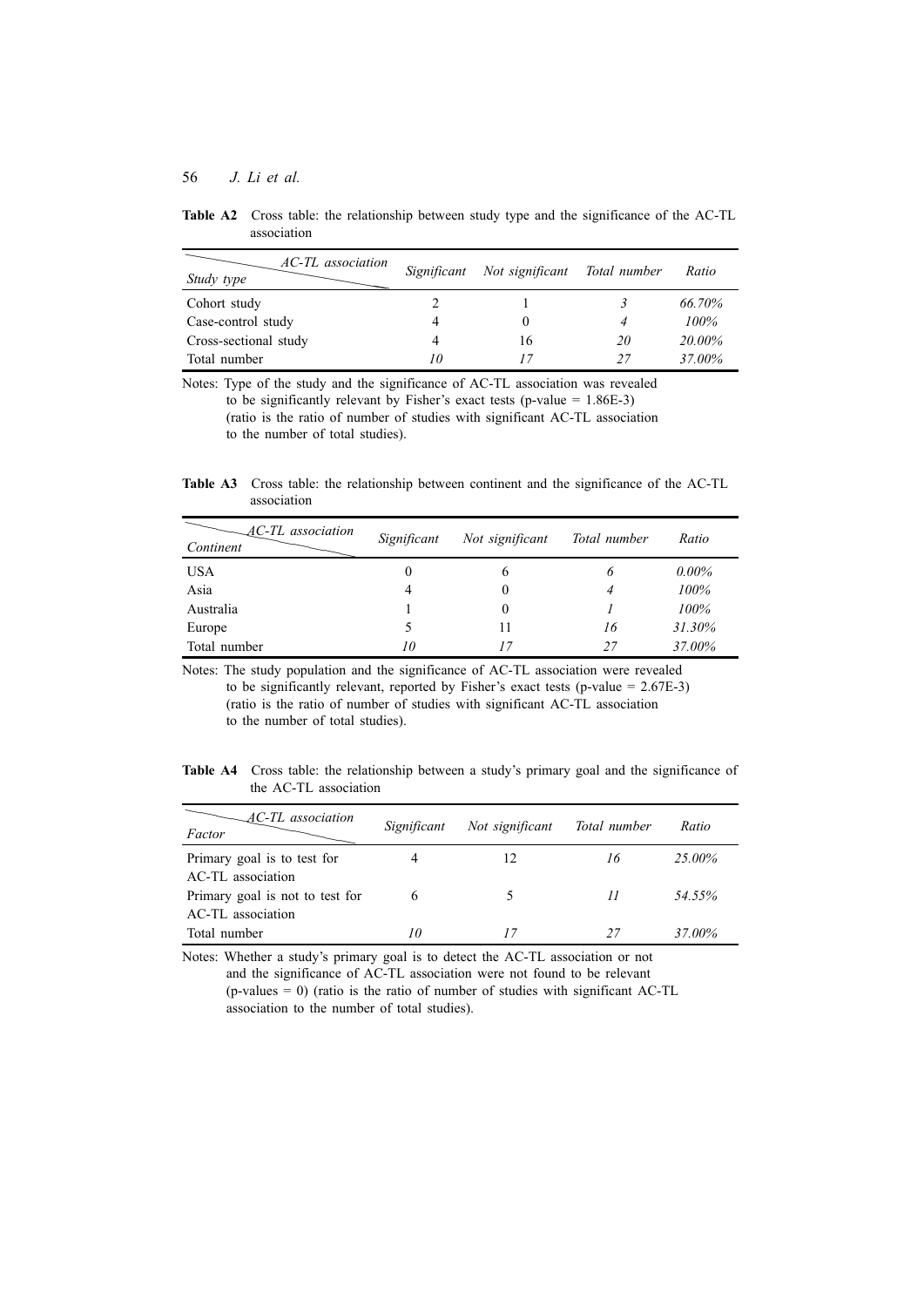| AC-TL association<br>Gender | Significant | Not significant | Total number | Ratio    |
|-----------------------------|-------------|-----------------|--------------|----------|
| Men only                    |             |                 |              | 37.50%   |
| Women only                  | $\theta$    |                 |              | $0.00\%$ |
| Both sex                    |             |                 | 15           | 46.67%   |
| Total number                | 10          |                 | 27           | 37.00%   |

**Table A5** Cross table: the relationship between gender of a study's participants and the significance of the AC-TL association

Notes: If a study is on account of female-only, male-only or both-sex and the significance of AC-TL association were not found to be relevant  $(p\n-values = 0.39)$  (ratio is the ratio of number of studies with significant AC-TL association to the number of total studies).

**Table A6** Cross table: the relationship between whether a study has an AC category as never-drinker and the significance of the AC-TL association

| AC-TL association<br>Factor | Significant | Not significant | Total number | Ratio    |
|-----------------------------|-------------|-----------------|--------------|----------|
| A study has an AC category  |             | 3               |              | 66.67%   |
| as never-drinker            |             |                 |              |          |
| A study does not have an AC |             | 12              | 16           | 25.00%   |
| category as never-drinker   |             |                 |              |          |
| NA.                         | $_{0}$      | 2               |              | $0.00\%$ |
| Total number                | 10          | 17              | 27           | 37.00%   |

Notes: If a study has a category of AC as never-drinker and the significance of AC-TL association were not found to be relevant (p-values  $= 0.09$ ) (ratio is the ratio of number of studies with significant AC-TL association to the number of total studies).

**Table A7** Cross table: the relationship between whether a study has an AC category as never-drinker and the significance of the AC-TL association (cohort study excluded)

| AC-TL association<br>Factor     | Significant | Not significant | Total number | Ratio    |
|---------------------------------|-------------|-----------------|--------------|----------|
| A study has an AC               | 6           |                 |              | 66.67%   |
| category as never-drinker       |             |                 |              |          |
| A study does not have           |             | 11              | 13           | 25.00%   |
| an AC category as never-drinker |             |                 |              |          |
| NA                              | $\theta$    |                 |              | $0.00\%$ |
| Total number                    | 8           | 16              |              | 33.33%   |

Notes: Whether or not having a category of AC labelled as 'never drinker' is found to be significantly related to the AC-TL association significance  $(p-value = 0.026)$  when only the 20 cross-sectional studies and the four case-control studies were considered (ratio is the ratio of number of studies with significant AC-TL association to the number of total studies).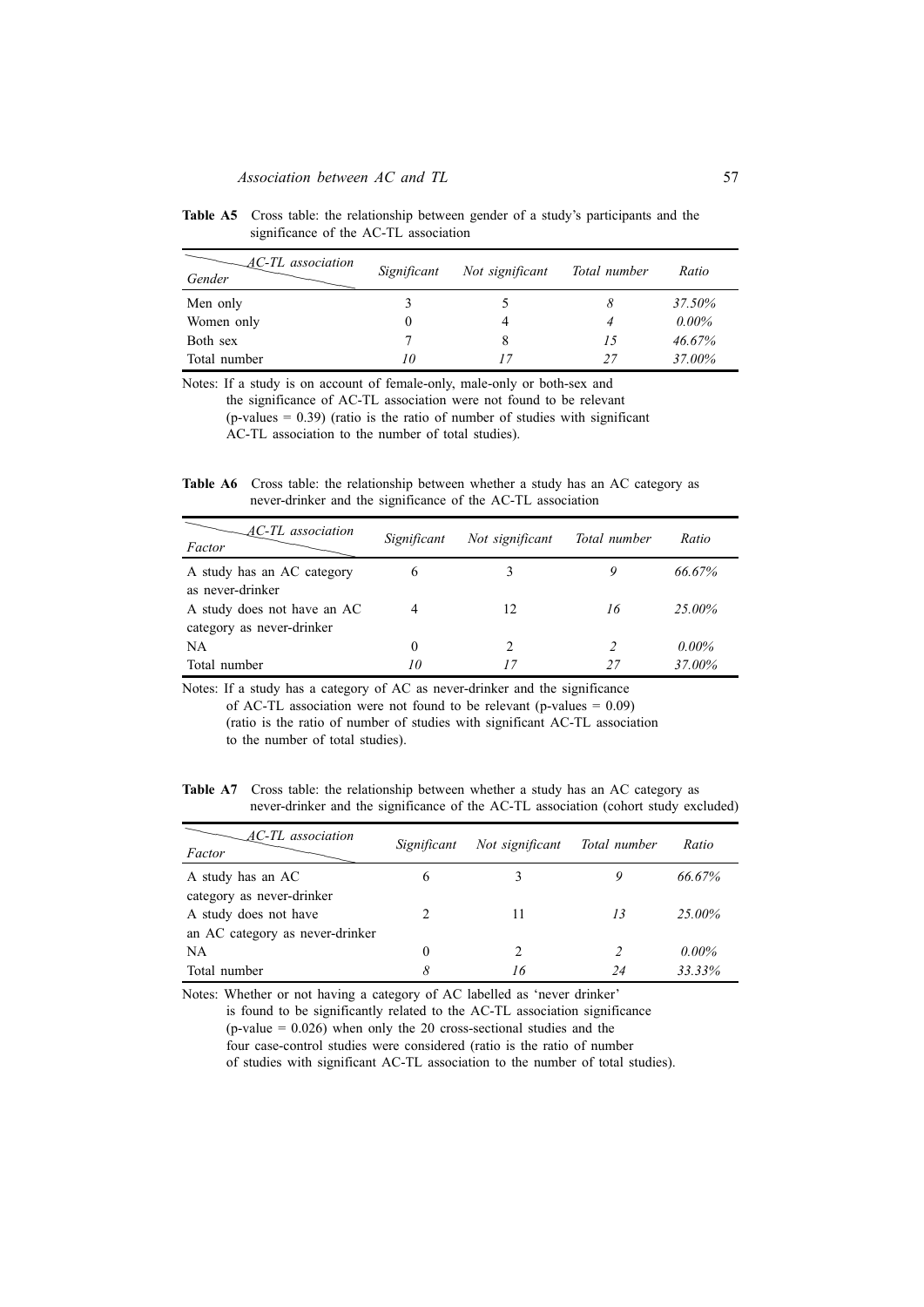| AC-TL association<br>Factor | Significant | Not significant | Total number | Ratio  |
|-----------------------------|-------------|-----------------|--------------|--------|
| Asian                       |             |                 |              | 100%   |
| Non-Asian                   | O           | 17              | 23           | 26.09% |
| Total number                | 10          |                 | 27           | 37.00% |

**Table A8** Cross table: the relationship between whether the population of a study was Asian and the significance of the AC-TL association

Notes: The relationship kept being significant (p-value  $= 0.012$ ) after we regrouped the study population to be 23 non-Asia studies versus four Asian studies, for the fact that there is only one study from Australia (ratio is the ratio of number of studies with significant AC-TL association to the number of total studies).

**Figure A1** Parallel boxplots of the relationship between total number of sample size and AC-TL association (see online version for colours)



- Notes: The total number of sample size and the significance of AC-TL association were not found to be relevant, shown by Wilcoxon rank-sum tests (p-value  $= 0.51$ ).
- **Figure A2** Parallel boxplots of the relationship between mean age and AC-TL association (see online version for colours)



Notes: The mean age and the significance of AC-TL association were not found to be relevant, shown by Wilcoxon rank-sum tests (p-value  $= 0.11$ ).